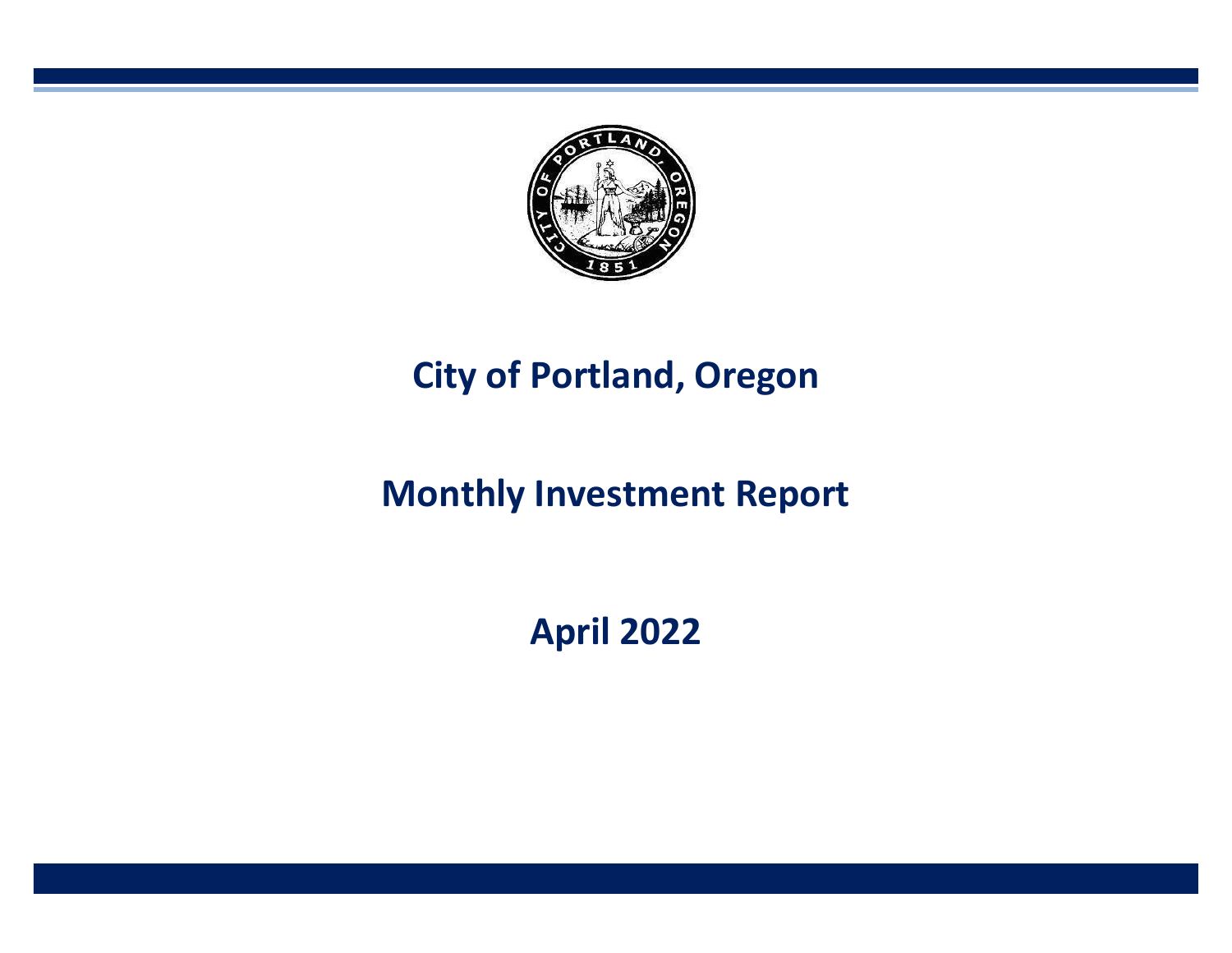#### **Portfolio Summary**

#### **City of Portland**

#### **4/30/2022**



**Years to Maturity** 1.77 1.79

1.77

*0.05%* 

0.71% 0.62%

*0.05%* 

**Effective Duration** 1.63 1.67







| Issuer                  | % Portfolio |
|-------------------------|-------------|
| U.S. Treasury           | 25.5%       |
| FHI B                   | 19.8%       |
| <b>FHLMC</b>            | 14.7%       |
| <b>FFCB</b>             | 12.0%       |
| <b>FNMA</b>             | 11.1%       |
| Apple                   | 2.2%        |
| <b>Bank of New York</b> | 2.0%        |
| Oregon LGIP             | 1.7%        |
| FAMCA                   | 1.4%        |
| US Bank                 | 1.2%        |
| MUFG Bank               | 1.0%        |
| TVA                     | 0.8%        |
| County of Multnomah, OR | 0.8%        |
| Toyota                  | 0.8%        |
| <b>State Street</b>     | 0.8%        |

Book Value is Amortized **Exercise Constant Constant Constant Constant Constant Constant Constant Constant Constant Constant Constant Constant Constant Per Book Value**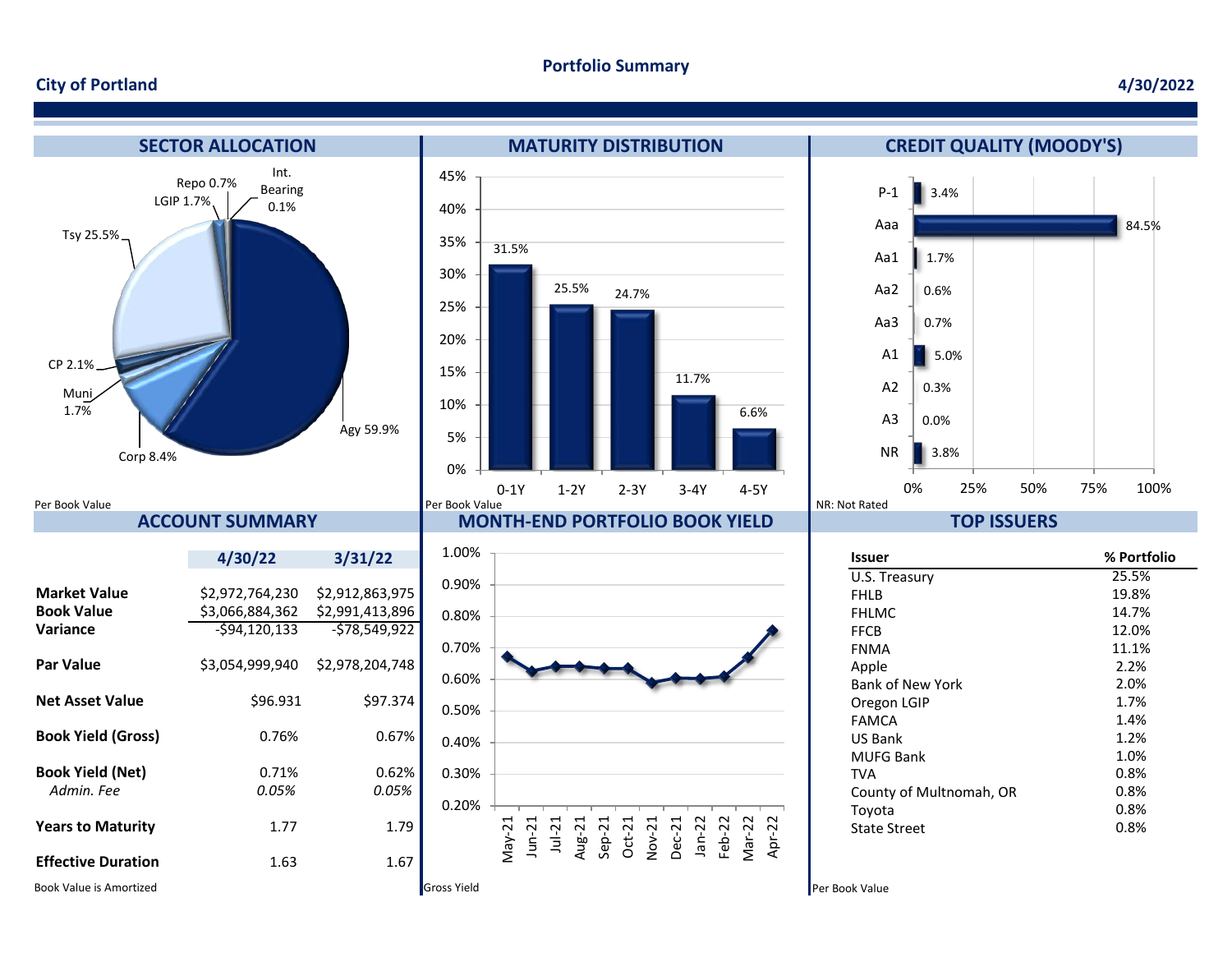| <b>CUSIP</b>               | Investment# | <b>Issuer</b>                | Average<br><b>Balance</b> | <b>Purchase</b><br>Date | Par Value     | <b>Market Value</b> | <b>Book Value</b> | <b>Stated</b><br>Rate | <b>YTM</b><br>365 Moody's | S&P            | <b>Maturity</b><br>Date |
|----------------------------|-------------|------------------------------|---------------------------|-------------------------|---------------|---------------------|-------------------|-----------------------|---------------------------|----------------|-------------------------|
| <b>MMF Savings Account</b> |             |                              |                           |                         |               |                     |                   |                       |                           |                |                         |
| SYS1223                    | 1223        | <b>Advantis CU</b>           |                           |                         | 249,897.94    | 249,897.94          | 249,897.94        | 0.350                 | 0.350                     |                |                         |
| SYS1221                    | 1221        | <b>Beneficial State Bank</b> |                           |                         | 253,231.39    | 253,231.39          | 253,231.39        | 0.150                 | 0.150                     |                |                         |
| SYS1222                    | 1222        | <b>Beneficial State Bank</b> |                           |                         | 247,996.00    | 247,996.00          | 247,996.00        | 0.150                 | 0.150                     |                |                         |
| SYS1220                    | 1220        | Columbia Bank                |                           |                         | 246,906.82    | 246,906.82          | 246,906.82        | 0.050                 | 0.050                     |                |                         |
| SYS1218                    | 1218        | The Commerce Bank            |                           |                         | 251,494.59    | 251,494.59          | 251,494.59        | 0.050                 | 0.050                     |                |                         |
| SYS1219                    | 1219        | OnPoint Community CU         |                           |                         | 251,866.17    | 251,866.17          | 251,866.17        | 0.250                 | 0.250                     |                |                         |
| SYS1216                    | 1216        | Umpqua Bank                  |                           |                         | 246,961.92    | 246,961.92          | 246,961.92        | 0.150                 | 0.150                     |                |                         |
| SYS1217                    | 1217        | Unitus Community CU          |                           |                         | 252,704.90    | 252,704.90          | 252,704.90        | 0.100                 | 0.100                     |                |                         |
| SYS1269                    | 1269        | US Bancorp                   |                           |                         | 19,263.93     | 19,263.93           | 19,263.93         | 0.010                 | 0.010                     |                |                         |
| SYS1224                    | 1224        | Willamette Community Bank    |                           |                         | 0.00          | 0.00                | 0.00              | 0.600                 | 0.600                     |                |                         |
|                            |             | <b>Subtotal and Average</b>  | 2,020,193.72              |                         | 2,020,323.66  | 2,020,323.66        | 2,020,323.66      |                       | 0.155                     |                |                         |
| <b>Oregon LGIP</b>         |             |                              |                           |                         |               |                     |                   |                       |                           |                |                         |
| <b>CITY</b>                | 1214        | Oregon LGIP                  |                           |                         | 51,959,416.53 | 51,959,416.53       | 51,959,416.53     | 0.630                 | 0.630                     |                |                         |
| SPEC PROJ                  | 1215        | Oregon LGIP                  |                           |                         | 321,199.73    | 321,199.73          | 321,199.73        | 0.630                 | 0.630                     |                |                         |
|                            |             | <b>Subtotal and Average</b>  | 51,174,682.79             |                         | 52,280,616.26 | 52.280.616.26       | 52,280,616.26     |                       | 0.630                     |                |                         |
| <b>Corporate Notes</b>     |             |                              |                           |                         |               |                     |                   |                       |                           |                |                         |
| 037833CQ1                  | 1080        | Apple                        |                           | 05/09/2019              | 5,950,000.00  | 5,951,368.50        | 5,949,650.81      | 2.300                 | 2.521<br>Aa1              |                | AA+ 05/11/2022          |
| 037833BF6                  | 1081        | Apple                        |                           | 05/16/2019              | 3,000,000.00  | 3,001,470.00        | 3,000,208.91      | 2.700                 | 2.482<br>Aa1              |                | AA+ 05/13/2022          |
| 037833BF6                  | 1082        | Apple                        |                           | 03/13/2020              | 10,000,000.00 | 10,004,900.00       | 10,005,201.54     | 2.700                 | 1.116<br>Aa1              |                | AA+ 05/13/2022          |
| 037833DL1                  | 1083        | Apple                        |                           | 09/11/2019              | 5,000,000.00  | 5,006,000.00        | 4,999,897.69      | 1.700                 | 1.706<br>Aa1              |                | AA+ 09/11/2022          |
| 037833DV9                  | 1084        | Apple                        |                           | 05/11/2020              | 10,000,000.00 | 9,854,200.00        | 9,990,681.48      | 0.750                 | 0.842<br>Aa1              |                | AA+ 05/11/2023          |
| 037833AK6                  | 1286        | Apple                        |                           | 05/17/2021              | 4,724,000.00  | 4,728,251.60        | 4,824,643.28      | 2.400                 | 0.274<br>Aa1              |                | AA+ 05/03/2023          |
| 037833AS9                  | 1364        | Apple                        |                           | 01/27/2022              | 16,274,000.00 | 16,454,804.14       | 16,979,325.89     | 3.450                 | 1.260<br>Aaa              |                | AA+ 05/06/2024          |
| 037833CU2                  | 1365        | Apple                        |                           | 01/27/2022              | 12,747,000.00 | 12,741,646.26       | 13,133,441.39     | 2.850                 | 1.327<br>Aaa              |                | AA+ 05/11/2024          |
| 023135BW5                  | 1361        | Amazon                       |                           | 01/21/2022              | 9,409,000.00  | 8,982,019.58        | 9,270,612.75      | 0.450                 | 1.186<br>A <sub>1</sub>   |                | AA 05/12/2024           |
| 023135AZ9                  | 1368        | Amazon                       |                           | 01/31/2022              | 10,000,000.00 | 9,967,900.00        | 10,282,774.59     | 2.800                 | 1.546                     | A1             | AA 08/22/2024           |
| 06406RAL1                  | 1367        | Bank of New York             |                           | 01/28/2022              | 6,210,000.00  | 6,068,908.80        | 6,292,564.28      | 2.100                 | 1.550                     | A1             | A 10/24/2024            |
| 06406RAL1                  | 1371        | Bank of New York             |                           | 02/18/2022              | 9,351,000.00  | 9,138,545.28        | 9,380,045.02      | 2.100                 | 1.970                     | A1             | A 10/24/2024            |
| 06406HDA4                  | 1373        | Bank of New York             |                           | 03/02/2022              | 6,514,000.00  | 6,466,122.10        | 6,676,320.19      | 3.000                 | 2.082                     | A <sub>1</sub> | A 02/24/2025            |
| 06406RAL1                  | 1376        | Bank of New York             |                           | 03/14/2022              | 3,000,000.00  | 2,931,840.00        | 2,987,887.50      | 2.100                 | 2.268                     | A <sub>1</sub> | A 10/24/2024            |
| 06406HCV9                  | 1377        | Bank of New York             |                           | 03/15/2022              | 3,510,000.00  | 3,531,340.80        | 3,575,334.30      | 3.400                 | 2.418                     | A1             | A 04/15/2024            |
| 06406HCX5                  | 1386        | Bank of New York             |                           | 03/30/2022              | 2,200,000.00  | 2,204,906.00        | 2,219,846.20      | 3.250                 | 2.851                     | A1             | A 09/11/2024            |
| 06406RBC0                  | 1393        | Bank of New York             |                           | 04/26/2022              | 30,000,000.00 | 29,941,800.00       | 29,995,819.46     | 3.350                 | 3.355                     | A1             | A+ 04/25/2025           |

Portfolio PORT AP Run Date: 05/05/2022 - 14:21 PM (PRF\_PM2) 7.3.0

Report Ver. 7.3.6.1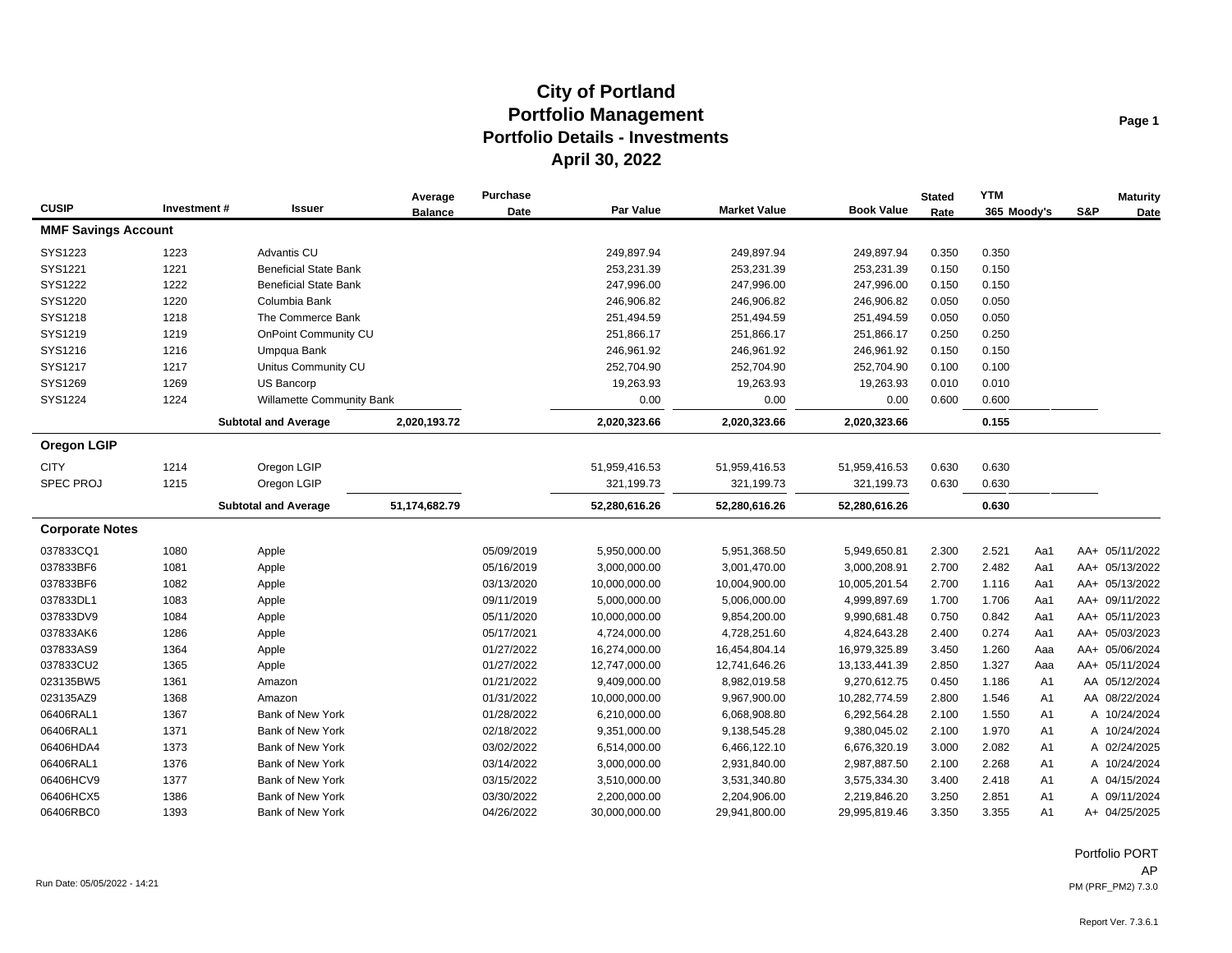| <b>CUSIP</b>                 | Investment# | <b>Issuer</b>               | Average<br><b>Balance</b> | Purchase<br>Date | <b>Par Value</b> | <b>Market Value</b> | <b>Book Value</b> | <b>Stated</b><br>Rate | <b>YTM</b><br>365 Moody's |                | S&P | <b>Maturity</b><br>Date |
|------------------------------|-------------|-----------------------------|---------------------------|------------------|------------------|---------------------|-------------------|-----------------------|---------------------------|----------------|-----|-------------------------|
| <b>Corporate Notes</b>       |             |                             |                           |                  |                  |                     |                   |                       |                           |                |     |                         |
| 19416QEC0                    | 1285        | Colgate-Palmolive           |                           | 05/14/2021       | 1,500,000.00     | 1,496,025.00        | 1,527,252.05      | 2.100                 | 0.277                     | Aa3            |     | AA- 05/01/2023          |
| 654106AH6                    | 1390        | Nike INC                    |                           | 04/13/2022       | 5,676,000.00     | 5,550,163.08        | 5,578,350.39      | 2.400                 | 3.023                     | A <sub>1</sub> |     | AA- 03/27/2025          |
| 654106AH6                    | 1398        | Nike INC                    |                           | 04/25/2022       | 7,732,000.00     | 7,560,581.56        | 7,570,784.71      | 2.400                 | 3.156                     | A1             |     | AA- 03/27/2025          |
| 695114CR7                    | 1383        | PacifiCorp                  |                           | 03/28/2022       | 1,500,000.00     | 1,509,945.00        | 1,525,839.21      | 3.600                 | 2.671                     | A <sub>1</sub> |     | A+ 04/01/2024           |
| 695114CR7                    | 1385        | PacifiCorp                  |                           | 03/30/2022       | 1,626,000.00     | 1,636,780.38        | 1,649,107.92      | 3.600                 | 2.832                     | A <sub>1</sub> |     | A+ 04/01/2024           |
| 742718EU9                    | 1100        | Procter & Gamble            |                           | 10/11/2019       | 10,779,000.00    | 10,800,342.42       | 10,794,637.63     | 2.150                 | 1.613                     | Aa3            |     | AA- 08/11/2022          |
| 742718EU9                    | 1101        | Procter & Gamble            |                           | 08/30/2019       | 9,294,000.00     | 9,312,402.12        | 9,306,132.13      | 2.150                 | 1.666                     | Aa3            |     | AA- 08/11/2022          |
| 857477AN3                    | 1401        | <b>State Street</b>         |                           | 04/26/2022       | 8,023,000.00     | 8,030,461.39        | 8,045,266.36      | 3.300                 | 3.188                     | A <sub>1</sub> |     | A 12/16/2024            |
| 89236TGW9                    | 1027        | Toyota                      |                           | 04/01/2020       | 5,000,000.00     | 5,016,050.00        | 4,999,832.30      | 2.900                 | 2.904                     | A <sub>1</sub> |     | A+ 03/30/2023           |
| 90331HMS9                    | 1362        | US Bank                     |                           | 01/25/2022       | 5,000,000.00     | 4,941,700.00        | 5,162,024.77      | 2.800                 | 1.584                     | A <sub>1</sub> |     | AA- 01/27/2025          |
| 90331HPL1                    | 1363        | US Bank                     |                           | 01/25/2022       | 10,000,000.00    | 9,668,000.00        | 10,127,964.68     | 2.050                 | 1.567                     | A1             |     | AA- 01/21/2025          |
| 90331HMS9                    | 1375        | US Bank                     |                           | 03/14/2022       | 5,000,000.00     | 4,941,700.00        | 5,054,454.31      | 2.800                 | 2.386                     | A <sub>1</sub> |     | AA- 01/27/2025          |
| 90331HNV1                    | 1400        | US Bank                     |                           | 04/25/2022       | 7,000,000.00     | 7,057,260.00        | 7,070,100.56      | 3.400                 | 2.566                     | A1             |     | AA- 07/24/2023          |
| 91159HHX1                    | 1402        | US Bank                     |                           | 04/26/2022       | 10,000,000.00    | 9,828,400.00        | 9,829,752.18      | 2.400                 | 3.190                     | A <sub>2</sub> |     | A+ 07/30/2024           |
| 931142EK5                    | 1380        | Walmart                     |                           | 03/23/2022       | 4,173,000.00     | 4,218,318.78        | 4,236,690.30      | 3.400                 | 2.050                     | Aa2            |     | AA 06/26/2023           |
|                              |             | <b>Subtotal and Average</b> | 188,258,222.12            |                  | 240,192,000.00   | 238,544,152.79      | 242,042,444.78    |                       | 2.063                     |                |     |                         |
| <b>Commercial Paper</b>      |             |                             |                           |                  |                  |                     |                   |                       |                           |                |     |                         |
| 19424JHQ2                    | 1378        | <b>Collateralized CP</b>    |                           | 03/16/2022       | 15,000,000.00    | 14,930,700.00       | 14,937,708.32     | 1.300                 | 1.326                     | $P-1$          |     | A-1 08/24/2022          |
| 62479MFE8                    | 1350        | <b>MUFG Bank</b>            |                           | 01/05/2022       | 30,000,000.00    | 29,966,100.00       | 29,989,000.00     | 0.300                 | 0.305                     | $P-1$          |     | A-1 06/14/2022          |
| 89233HGE8                    | 1374        | Toyota                      |                           | 03/10/2022       | 20,000,000.00    | 19,951,000.00       | 19,961,766.67     | 0.930                 | 0.946                     | $P-1$          |     | A-1+ 07/14/2022         |
|                              |             | <b>Subtotal and Average</b> | 86,334,399.82             |                  | 65.000.000.00    | 64,847,800.00       | 64,888,474.99     |                       | 0.737                     |                |     |                         |
| <b>Repurchase Agreements</b> |             |                             |                           |                  |                  |                     |                   |                       |                           |                |     |                         |
| SYS1404                      | 1404        | Jefferies Repo              |                           | 04/28/2022       | 20,000,000.00    | 20,000,000.00       | 20,000,000.00     | 0.610                 | 0.618                     |                |     | 06/14/2022              |
|                              |             | <b>Subtotal and Average</b> | 2,000,000.00              |                  | 20.000.000.00    | 20,000,000.00       | 20,000,000.00     |                       | 0.618                     |                |     |                         |
| <b>Federal Agency Coupon</b> |             |                             |                           |                  |                  |                     |                   |                       |                           |                |     |                         |
| 31422B3S7                    | 1117        | <b>FAMCA</b>                |                           | 12/01/2020       | 15,000,000.00    | 13,836,300.00       | 15,000,000.00     | 0.520                 | 0.520                     |                |     | 09/29/2025              |
| 31422XRE4                    | 1346        | <b>FAMCA</b>                |                           | 12/14/2021       | 25,000,000.00    | 24,646,750.00       | 25,000,000.00     | 0.500                 | 0.500                     |                |     | 03/31/2023              |
| 3133EMGP1                    | 1024        | <b>FFCB</b>                 |                           | 11/19/2020       | 25,000,000.00    | 24,996,500.00       | 24,999,776.54     | 0.150                 | 0.171                     | Aaa            |     | AA+ 05/16/2022          |
| 3133ELVX9                    | 1026        | <b>FFCB</b>                 |                           | 04/08/2020       | 5,000,000.00     | 4,826,350.00        | 5,000,000.00      | 0.875                 | 0.875                     | Aaa            |     | AA+ 04/08/2024          |
| 3133EMER9                    | 1030        | <b>FFCB</b>                 |                           | 11/20/2020       | 22,880,000.00    | 21,328,964.80       | 22,865,030.07     | 0.470                 | 0.494                     | Aaa            |     | AA+ 01/27/2025          |
| 3133EL2A1                    | 1033        | <b>FFCB</b>                 |                           | 07/28/2020       | 10,000,000.00    | 9,354,200.00        | 9,992,993.52      | 0.400                 | 0.426                     | Aaa            |     | AA+ 01/28/2025          |
| 3133EL3Y8                    | 1036        | <b>FFCB</b>                 |                           | 08/13/2020       | 5,000,000.00     | 4,535,950.00        | 5,000,000.00      | 0.670                 | 0.670                     | Aaa            |     | AA+ 08/13/2026          |

Portfolio PORT AP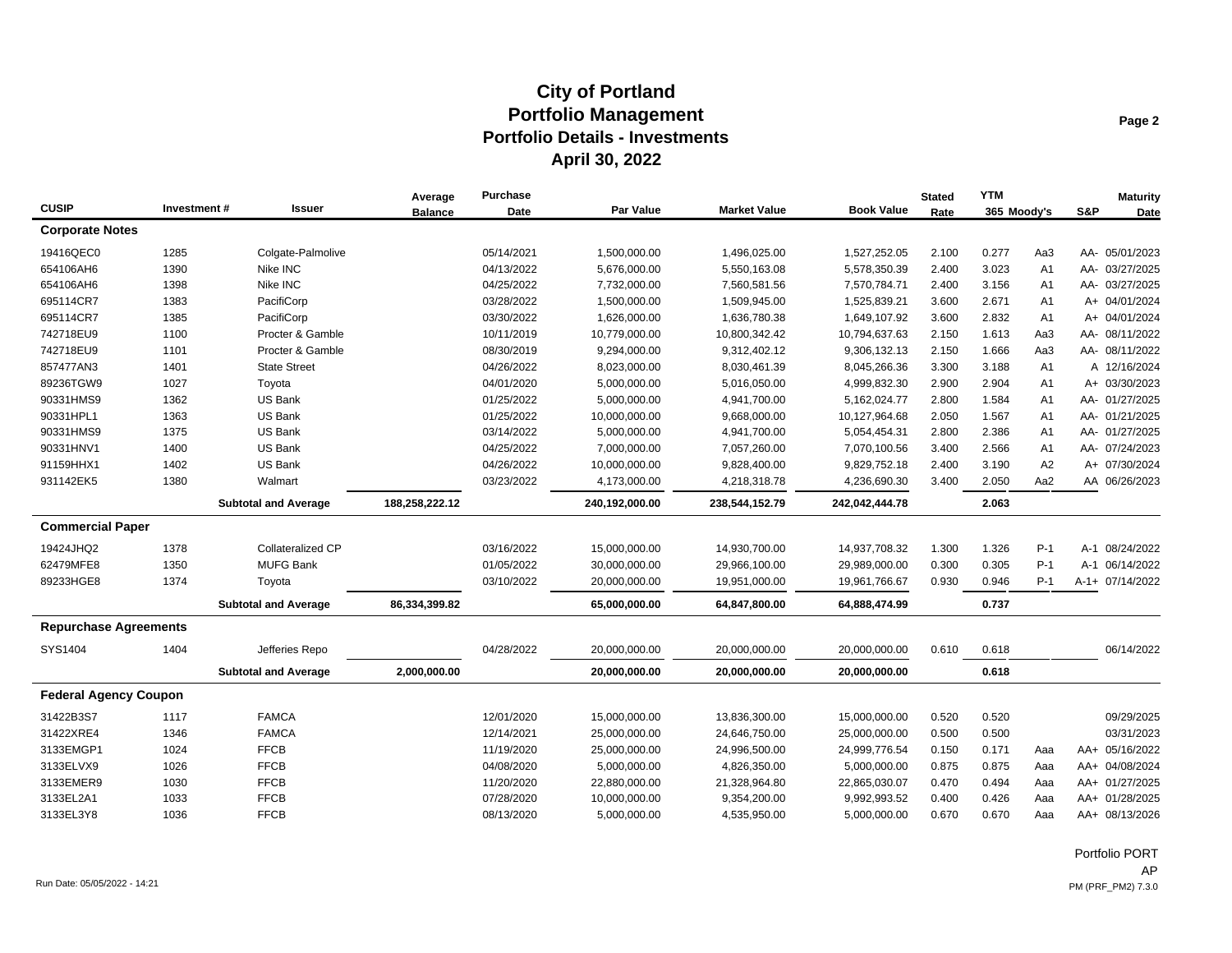|                              |             |               | Average        | <b>Purchase</b> |               |                     |                   | <b>Stated</b> | <b>YTM</b>  |     |     | <b>Maturity</b> |
|------------------------------|-------------|---------------|----------------|-----------------|---------------|---------------------|-------------------|---------------|-------------|-----|-----|-----------------|
| <b>CUSIP</b>                 | Investment# | <b>Issuer</b> | <b>Balance</b> | Date            | Par Value     | <b>Market Value</b> | <b>Book Value</b> | Rate          | 365 Moody's |     | S&P | Date            |
| <b>Federal Agency Coupon</b> |             |               |                |                 |               |                     |                   |               |             |     |     |                 |
| 3133EMPH9                    | 1237        | <b>FFCB</b>   |                | 02/03/2021      | 9,000,000.00  | 8,882,190.00        | 8,998,096.00      | 0.125         | 0.153       | Aaa |     | AA+ 02/03/2023  |
| 3133EMPH9                    | 1238        | <b>FFCB</b>   |                | 02/03/2021      | 24,000,000.00 | 23,685,840.00       | 23,994,922.67     | 0.125         | 0.153       | Aaa |     | AA+ 02/03/2023  |
| 3133EKNR3                    | 1241        | <b>FFCB</b>   |                | 02/23/2021      | 5,000,000.00  | 5,006,550.00        | 5,009,252.17      | 2.200         | 0.116       | Aaa |     | AA+ 06/03/2022  |
| 3133EKZY5                    | 1247        | <b>FFCB</b>   |                | 03/01/2021      | 3,294,000.00  | 3,295,910.52        | 3,297,934.99      | 1.550         | 0.115       | Aaa |     | AA+ 06/01/2022  |
| 3133ELE75                    | 1250        | <b>FFCB</b>   |                | 03/01/2021      | 3,785,000.00  | 3,784,015.90        | 3,785,439.54      | 0.250         | 0.115       | Aaa |     | AA+ 06/02/2022  |
| 3133EMWH1                    | 1275        | <b>FFCB</b>   |                | 04/22/2021      | 20,000,000.00 | 18,781,400.00       | 19,992,564.28     | 0.710         | 0.723       | Aaa |     | AA+ 04/21/2025  |
| 3133EMYX4                    | 1281        | <b>FFCB</b>   |                | 05/10/2021      | 2,500,000.00  | 2,447,425.00        | 2,498,360.00      | 0.125         | 0.189       | Aaa |     | AA+ 05/10/2023  |
| 3133EMYX4                    | 1283        | <b>FFCB</b>   |                | 05/10/2021      | 15,000,000.00 | 14,684,550.00       | 14,990,160.00     | 0.125         | 0.189       | Aaa |     | AA+ 05/10/2023  |
| 3133EMT28                    | 1312        | <b>FFCB</b>   |                | 07/19/2021      | 10,000,000.00 | 8,964,600.00        | 10,000,000.00     | 1.190         | 1.190       | Aaa |     | AA+ 07/19/2028  |
| 3133ENEJ5                    | 1333        | <b>FFCB</b>   |                | 11/18/2021      | 10,000,000.00 | 9,533,100.00        | 9,990,235.65      | 0.875         | 0.914       | Aaa |     | AA+ 11/18/2024  |
| 3133ENGF1                    | 1338        | <b>FFCB</b>   |                | 12/03/2021      | 15,000,000.00 | 14,543,400.00       | 14,982,733.29     | 0.500         | 0.573       | Aaa |     | AA+ 12/01/2023  |
| 3133ENDK3                    | 1344        | <b>FFCB</b>   |                | 12/08/2021      | 30,000,000.00 | 29,386,800.00       | 29,928,870.61     | 0.350         | 0.566       | Aaa |     | AA+ 06/08/2023  |
| 3133ENDK3                    | 1345        | <b>FFCB</b>   |                | 12/08/2021      | 30,000,000.00 | 29,386,800.00       | 29,932,068.89     | 0.350         | 0.556       | Aaa |     | AA+ 06/08/2023  |
| 3133ENKS8                    | 1354        | <b>FFCB</b>   |                | 01/11/2022      | 7,500,000.00  | 7,164,600.00        | 7,484,851.74      | 1.125         | 1.202       | Aaa |     | AA+ 01/06/2025  |
| 3133ENTQ3                    | 1387        | <b>FFCB</b>   |                | 04/04/2022      | 7,400,000.00  | 7,311,200.00        | 7,400,000.00      | 3.500         | 3.500       | Aaa |     | AA+ 04/04/2029  |
| 3130AJPU7                    | 1044        | <b>FHLB</b>   |                | 06/12/2020      | 25,000,000.00 | 24,991,250.00       | 24,999,842.48     | 0.250         | 0.257       | Aaa |     | AA+ 06/03/2022  |
| 3130AEBM1                    | 1045        | <b>FHLB</b>   |                | 07/16/2018      | 10,865,000.00 | 10,889,446.25       | 10,864,351.12     | 2.750         | 2.807       | Aaa |     | AA+ 06/10/2022  |
| 313379Q69                    | 1047        | <b>FHLB</b>   |                | 07/03/2019      | 10,000,000.00 | 10,016,600.00       | 10,002,967.62     | 2.125         | 1.842       | Aaa |     | AA+ 06/10/2022  |
| 3130AJY52                    | 1048        | <b>FHLB</b>   |                | 08/14/2020      | 5,000,000.00  | 4,986,900.00        | 4,998,642.55      | 0.125         | 0.222       | Aaa |     | AA+ 08/12/2022  |
| 3130AJY52                    | 1049        | <b>FHLB</b>   |                | 08/14/2020      | 5,000,000.00  | 4,986,900.00        | 4,998,642.55      | 0.125         | 0.222       | Aaa |     | AA+ 08/12/2022  |
| 313380GJ0                    | 1050        | <b>FHLB</b>   |                | 10/21/2020      | 8,700,000.00  | 8,723,838.00        | 8,756,320.57      | 2.000         | 0.175       | Aaa |     | AA+ 09/09/2022  |
| 3130AJ7E3                    | 1051        | <b>FHLB</b>   |                | 02/21/2020      | 5,000,000.00  | 4,979,750.00        | 4,997,554.65      | 1.375         | 1.438       | Aaa |     | AA+ 02/17/2023  |
| 3130AJ7E3                    | 1052        | <b>FHLB</b>   |                | 02/21/2020      | 2,000,000.00  | 1,991,900.00        | 1,999,021.86      | 1.375         | 1.438       | Aaa |     | AA+ 02/17/2023  |
| 3130AFW94                    | 1053        | <b>FHLB</b>   |                | 02/15/2019      | 10,000,000.00 | 9,978,300.00        | 9,987,359.96      | 2.500         | 2.576       | Aaa |     | AA+ 02/13/2024  |
| 3130AFW94                    | 1054        | <b>FHLB</b>   |                | 02/15/2019      | 5,000,000.00  | 4,989,150.00        | 4,993,679.98      | 2.500         | 2.576       | Aaa |     | AA+ 02/13/2024  |
| 3130A2UW4                    | 1055        | <b>FHLB</b>   |                | 11/24/2020      | 6,600,000.00  | 6,610,098.00        | 6,994,199.05      | 2.875         | 0.333       | Aaa |     | AA+ 09/13/2024  |
| 3130AJHU6                    | 1056        | <b>FHLB</b>   |                | 04/16/2020      | 10,000,000.00 | 9,332,500.00        | 9,970,675.86      | 0.500         | 0.601       | Aaa |     | AA+ 04/14/2025  |
| 3130AJ4B2                    | 1057        | <b>FHLB</b>   |                | 04/16/2020      | 12,265,000.00 | 11,544,553.90       | 12,629,643.04     | 1.625         | 0.991       | Aaa |     | AA+ 03/12/2027  |
| 313379Q69                    | 1240        | <b>FHLB</b>   |                | 02/22/2021      | 4,250,000.00  | 4,257,055.00        | 4,259,314.58      | 2.125         | 0.100       | Aaa |     | AA+ 06/10/2022  |
| 3130AL6F6                    | 1242        | <b>FHLB</b>   |                | 02/25/2021      | 20,000,000.00 | 17,968,600.00       | 19,955,959.52     | 1.000         | 1.039       | Aaa |     | AA+ 02/25/2028  |
| 3130ALE34                    | 1243        | <b>FHLB</b>   |                | 02/25/2021      | 10,000,000.00 | 9,040,100.00        | 10,000,000.00     | 1.100         | 1.115       | Aaa |     | AA+ 02/25/2028  |
| 3130AJPU7                    | 1248        | <b>FHLB</b>   |                | 03/01/2021      | 1,090,000.00  | 1,089,618.50        | 1,090,130.66      | 0.250         | 0.115       | Aaa |     | AA+ 06/03/2022  |
| 313379Q69                    | 1251        | <b>FHLB</b>   |                | 03/01/2021      | 3,990,000.00  | 3,996,623.40        | 3,998,679.11      | 2.125         | 0.115       | Aaa |     | AA+ 06/10/2022  |
| 313379Q69                    | 1252        | <b>FHLB</b>   |                | 03/05/2021      | 22,000,000.00 | 22,036,520.00       | 22,047,733.09     | 2.125         | 0.120       | Aaa |     | AA+ 06/10/2022  |
| 3130ALRG1                    | 1255        | <b>FHLB</b>   |                | 03/18/2021      | 3,000,000.00  | 2,949,420.00        | 2,998,549.65      | 0.125         | 0.180       | Aaa |     | AA+ 03/17/2023  |
| 3133834G3                    | 1279        | <b>FHLB</b>   |                | 05/05/2021      | 20,665,000.00 | 20,630,489.45       | 21,107,103.28     | 2.125         | 0.185       | Aaa |     | AA+ 06/09/2023  |

Portfolio PORT AP Run Date: 05/05/2022 - 14:21 PM (PRF\_PM2) 7.3.0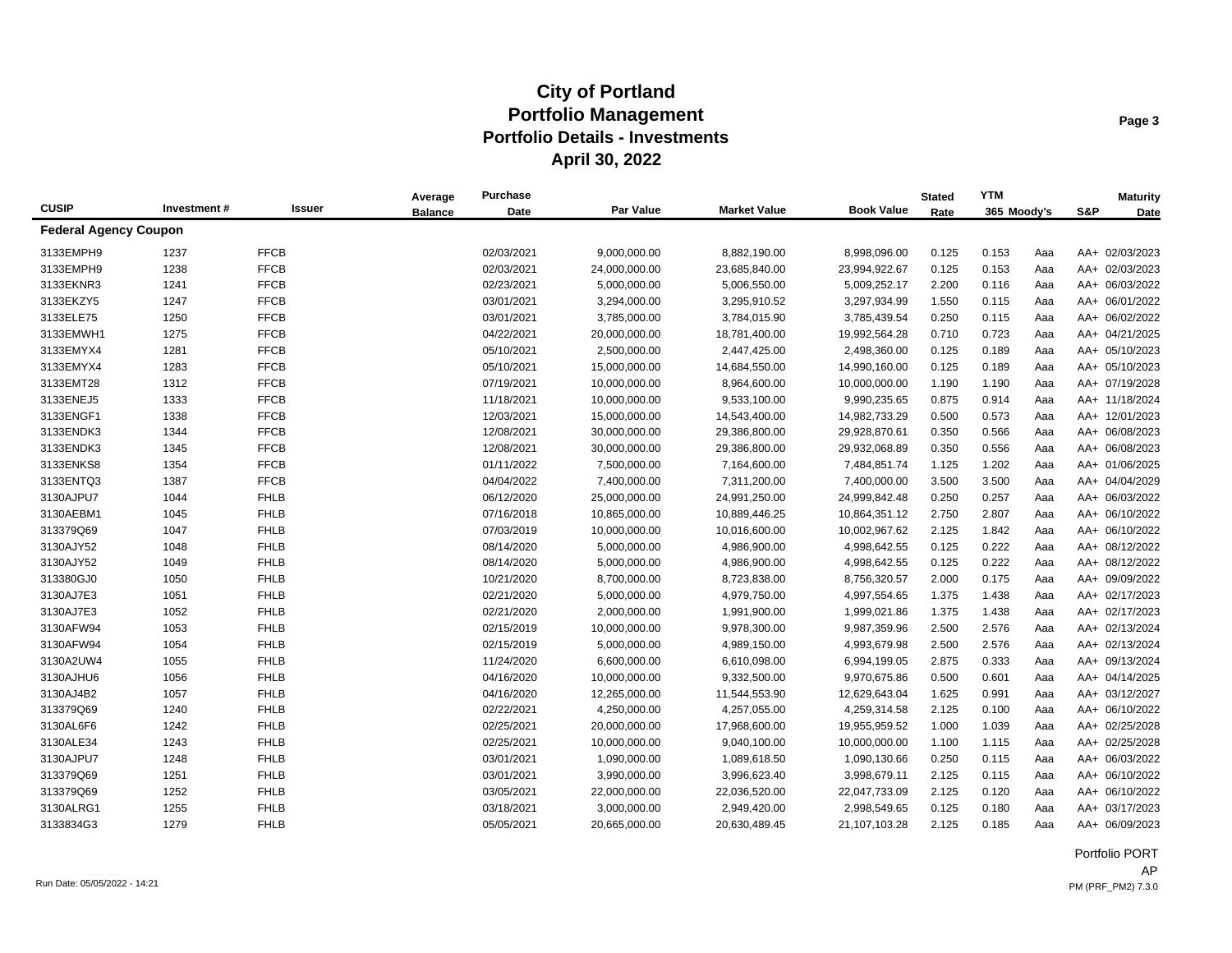|                              |             |               | Average        | <b>Purchase</b> |               |                     |                   | <b>Stated</b> | <b>YTM</b>  |     |     | <b>Maturity</b> |
|------------------------------|-------------|---------------|----------------|-----------------|---------------|---------------------|-------------------|---------------|-------------|-----|-----|-----------------|
| <b>CUSIP</b>                 | Investment# | <b>Issuer</b> | <b>Balance</b> | Date            | Par Value     | <b>Market Value</b> | <b>Book Value</b> | Rate          | 365 Moody's |     | S&P | Date            |
| <b>Federal Agency Coupon</b> |             |               |                |                 |               |                     |                   |               |             |     |     |                 |
| 3133834G3                    | 1288        | <b>FHLB</b>   |                | 05/20/2021      | 3,810,000.00  | 3,803,637.30        | 3,892,120.49      | 2.125         | 0.171       | Aaa |     | AA+ 06/09/2023  |
| 3133834G3                    | 1289        | <b>FHLB</b>   |                | 05/20/2021      | 8,435,000.00  | 8,420,913.55        | 8,617,484.32      | 2.125         | 0.164       | Aaa |     | AA+ 06/09/2023  |
| 3130AMNF5                    | 1292        | <b>FHLB</b>   |                | 06/09/2021      | 15,000,000.00 | 14,685,000.00       | 14,998,507.50     | 0.150         | 0.159       | Aaa |     | AA+ 06/09/2023  |
| 3130AMQR6                    | 1294        | <b>FHLB</b>   |                | 06/07/2021      | 20,000,000.00 | 19,105,800.00       | 20,000,000.00     | 0.350         | 0.350       | Aaa |     | AA+ 06/07/2024  |
| 3130AMRY0                    | 1295        | <b>FHLB</b>   |                | 06/04/2021      | 40,000,000.00 | 39,063,200.00       | 39,979,959.89     | 0.125         | 0.171       | Aaa |     | AA+ 06/02/2023  |
| 3130AMGJ5                    | 1298        | <b>FHLB</b>   |                | 06/11/2021      | 4,845,000.00  | 4,549,212.75        | 4,844,263.27      | 0.625         | 0.630       | Aaa |     | AA+ 02/26/2025  |
| 3130A5P45                    | 1307        | <b>FHLB</b>   |                | 07/06/2021      | 6,100,000.00  | 6,110,187.00        | 6,115,115.23      | 2.375         | 0.086       | Aaa |     | AA+ 06/10/2022  |
| 3130AJPU7                    | 1308        | <b>FHLB</b>   |                | 07/06/2021      | 3,500,000.00  | 3,498,775.00        | 3,500,509.01      | 0.250         | 0.086       | Aaa |     | AA+ 06/03/2022  |
| 3130AMT28                    | 1309        | <b>FHLB</b>   |                | 07/07/2021      | 5,470,000.00  | 5,079,824.90        | 5,470,000.00      | 1.000         | 1.000       | Aaa |     | AA+ 06/30/2026  |
| 3130A8HK2                    | 1310        | <b>FHLB</b>   |                | 07/08/2021      | 5,000,000.00  | 4,899,050.00        | 5,141,509.04      | 1.750         | 0.405       | Aaa |     | AA+ 06/14/2024  |
| 3130A8HK2                    | 1311        | <b>FHLB</b>   |                | 07/08/2021      | 6,305,000.00  | 6,177,702.05        | 6,483,520.35      | 1.750         | 0.405       | Aaa |     | AA+ 06/14/2024  |
| 3130ANDT4                    | 1313        | <b>FHLB</b>   |                | 08/16/2021      | 16,600,000.00 | 16,007,546.00       | 16,600,000.00     | 0.375         | 0.375       | Aaa |     | AA+ 02/16/2024  |
| 3130AJPU7                    | 1314        | <b>FHLB</b>   |                | 08/02/2021      | 14,970,000.00 | 14,964,760.50       | 14,972,380.88     | 0.250         | 0.071       | Aaa |     | AA+ 06/03/2022  |
| 3130A8HK2                    | 1318        | <b>FHLB</b>   |                | 09/03/2021      | 10,000,000.00 | 9,798,100.00        | 10,288,049.65     | 1.750         | 0.382       | Aaa |     | AA+ 06/14/2024  |
| 3130ANYM6                    | 1320        | <b>FHLB</b>   |                | 09/10/2021      | 16,000,000.00 | 15,513,760.00       | 15,977,147.12     | 0.125         | 0.233       | Aaa |     | AA+ 08/28/2023  |
| 3130ANYM6                    | 1321        | <b>FHLB</b>   |                | 09/23/2021      | 15,000,000.00 | 14,544,150.00       | 14,979,986.59     | 0.125         | 0.226       | Aaa |     | AA+ 08/28/2023  |
| 3130APBH7                    | 1323        | <b>FHLB</b>   |                | 09/30/2021      | 25,000,000.00 | 23,738,250.00       | 25,000,000.00     | 0.570         | 0.570       | Aaa |     | AA+ 09/30/2024  |
| 3130APCH6                    | 1324        | <b>FHLB</b>   |                | 09/29/2021      | 15,000,000.00 | 13,787,400.00       | 15,000,000.00     | 1.125         | 1.125       | Aaa |     | AA+ 09/29/2026  |
| 3130APUK9                    | 1328        | <b>FHLB</b>   |                | 11/24/2021      | 25,000,000.00 | 24,073,750.00       | 25,000,000.00     | 0.720         | 0.720       | Aaa |     | AA+ 05/24/2024  |
| 3130APU29                    | 1329        | <b>FHLB</b>   |                | 11/12/2021      | 15,750,000.00 | 15,272,775.00       | 15,744,462.68     | 0.500         | 0.523       | Aaa |     | AA+ 11/09/2023  |
| 3130APW92                    | 1334        | <b>FHLB</b>   |                | 12/03/2021      | 11,250,000.00 | 10,850,062.50       | 11,250,000.00     | 0.875         | 0.875       | Aaa |     | AA+ 06/03/2024  |
| 3130AQA52                    | 1341        | <b>FHLB</b>   |                | 12/22/2021      | 30,000,000.00 | 28,704,000.00       | 30,000,000.00     | 1.250         | 1.250       | Aaa |     | AA+ 06/13/2025  |
| 3130AQA78                    | 1342        | <b>FHLB</b>   |                | 12/14/2021      | 25,000,000.00 | 24,141,000.00       | 25,000,000.00     | 0.900         | 0.900       | Aaa |     | AA+ 06/14/2024  |
| 3130AQB51                    | 1343        | <b>FHLB</b>   |                | 12/17/2021      | 25,000,000.00 | 24,112,500.00       | 25,000,000.00     | 1.050         | 1.050       | Aaa |     | AA+ 09/17/2024  |
| 3130AQD59                    | 1347        | <b>FHLB</b>   |                | 12/30/2021      | 20,000,000.00 | 19,248,000.00       | 20,000,000.00     | 1.000         | 1.000       | Aaa |     | AA+ 09/30/2024  |
| 3130AQPB3                    | 1360        | <b>FHLB</b>   |                | 02/04/2022      | 15,000,000.00 | 14,589,900.00       | 15,000,000.00     | 1.125         | 1.125       | Aaa |     | AA+ 06/14/2024  |
| 3130AQYY3                    | 1372        | <b>FHLB</b>   |                | 03/10/2022      | 7,500,000.00  | 7,317,750.00        | 7,500,000.00      | 2.500         | 2.500       | Aaa |     | AA+ 03/10/2027  |
| 3137EAEQ8                    | 1066        | <b>FHLMC</b>  |                | 04/20/2020      | 5,000,000.00  | 4,914,250.00        | 4,995,960.65      | 0.375         | 0.459       | Aaa |     | AA+ 04/20/2023  |
| 3137EAEQ8                    | 1067        | ${\sf FHLMC}$ |                | 04/20/2020      | 5,000,000.00  | 4,914,250.00        | 4,995,960.65      | 0.375         | 0.459       | Aaa |     | AA+ 04/20/2023  |
| 3137EAEQ8                    | 1068        | <b>FHLMC</b>  |                | 04/20/2020      | 5,000,000.00  | 4,914,250.00        | 4,995,960.65      | 0.375         | 0.459       | Aaa |     | AA+ 04/20/2023  |
| 3137EAFA2                    | 1069        | <b>FHLMC</b>  |                | 12/04/2020      | 15,000,000.00 | 14,450,100.00       | 14,992,121.25     | 0.250         | 0.283       | Aaa |     | AA+ 12/04/2023  |
| 3137EAFA2                    | 1070        | <b>FHLMC</b>  |                | 12/04/2020      | 10,000,000.00 | 9,633,400.00        | 9,994,747.50      | 0.250         | 0.283       | Aaa |     | AA+ 12/04/2023  |
| 3134GXDZ4                    | 1105        | <b>FHLMC</b>  |                | 11/25/2020      | 25,000,000.00 | 23,527,750.00       | 25,000,000.00     | 0.450         | 0.450       | Aaa |     | AA+ 11/25/2024  |
| 3137EAEP0                    | 1107        | <b>FHLMC</b>  |                | 02/14/2020      | 5,000,000.00  | 4,815,200.00        | 4,997,856.59      | 1.500         | 1.516       | Aaa |     | AA+ 02/12/2025  |
| 3137EAEP0                    | 1108        | <b>FHLMC</b>  |                | 02/14/2020      | 5,000,000.00  | 4,815,200.00        | 4,997,856.59      | 1.500         | 1.516       | Aaa |     | AA+ 02/12/2025  |
| 3137EAEP0                    | 1109        | <b>FHLMC</b>  |                | 02/14/2020      | 5,000,000.00  | 4,815,200.00        | 4,997,856.59      | 1.500         | 1.516       | Aaa |     | AA+ 02/12/2025  |

Portfolio PORT AP Run Date: 05/05/2022 - 14:21 PM (PRF\_PM2) 7.3.0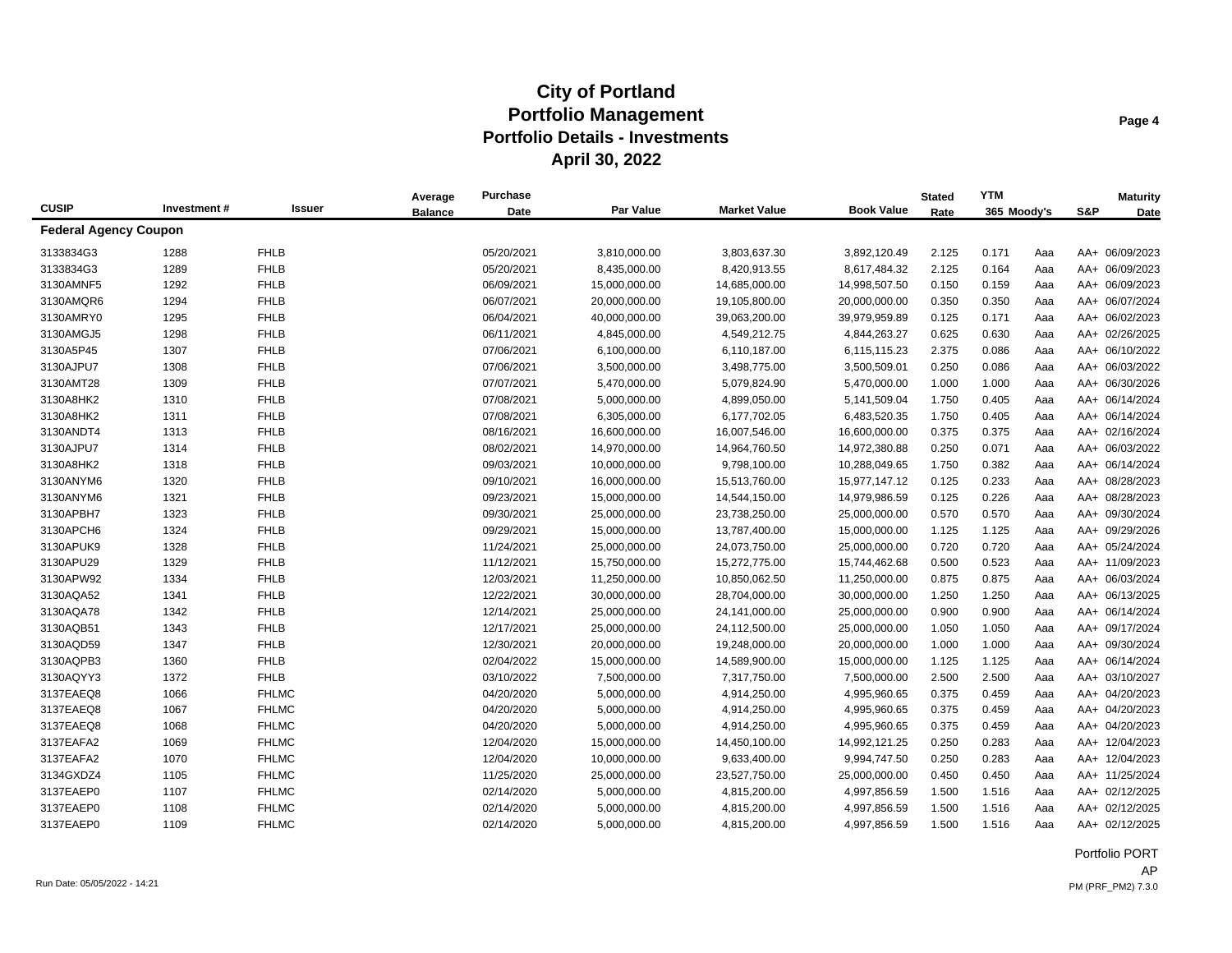|                              |             |               | Average        | <b>Purchase</b> |               |                     |                   | <b>Stated</b> | <b>YTM</b>  |     |     | <b>Maturity</b> |
|------------------------------|-------------|---------------|----------------|-----------------|---------------|---------------------|-------------------|---------------|-------------|-----|-----|-----------------|
| <b>CUSIP</b>                 | Investment# | <b>Issuer</b> | <b>Balance</b> | Date            | Par Value     | <b>Market Value</b> | <b>Book Value</b> | Rate          | 365 Moody's |     | S&P | Date            |
| <b>Federal Agency Coupon</b> |             |               |                |                 |               |                     |                   |               |             |     |     |                 |
| 3134GVB31                    | 1111        | <b>FHLMC</b>  |                | 06/01/2020      | 25,000,000.00 | 23,286,750.00       | 25,000,000.00     | 0.750         | 0.750       | Aaa |     | AA+ 05/28/2025  |
| 3134GXCV4                    | 1112        | <b>FHLMC</b>  |                | 11/30/2020      | 11,750,000.00 | 10,909,052.50       | 11,750,000.00     | 0.500         | 0.500       | Aaa |     | AA+ 05/30/2025  |
| 3137EAEX3                    | 1113        | <b>FHLMC</b>  |                | 12/11/2020      | 25,000,000.00 | 22,925,500.00       | 24,927,776.39     | 0.375         | 0.461       | Aaa |     | AA+ 09/23/2025  |
| 3137EAEX3                    | 1114        | <b>FHLMC</b>  |                | 09/25/2020      | 5,000,000.00  | 4,585,100.00        | 4,989,771.36      | 0.375         | 0.436       | Aaa |     | AA+ 09/23/2025  |
| 3137EAEX3                    | 1115        | <b>FHLMC</b>  |                | 11/25/2020      | 25,000,000.00 | 22,925,500.00       | 24,897,504.57     | 0.375         | 0.497       | Aaa |     | AA+ 09/23/2025  |
| 3134GWVC7                    | 1116        | <b>FHLMC</b>  |                | 09/29/2020      | 10,000,000.00 | 9,192,000.00        | 10,000,000.00     | 0.500         | 0.500       | Aaa |     | AA+ 09/29/2025  |
| 3134GWW93                    | 1118        | <b>FHLMC</b>  |                | 10/01/2020      | 10,000,000.00 | 9,207,400.00        | 9,997,950.53      | 0.550         | 0.556       | Aaa |     | AA+ 09/30/2025  |
| 3134GW6S0                    | 1119        | <b>FHLMC</b>  |                | 11/10/2020      | 9,200,000.00  | 8,536,772.00        | 9,200,000.00      | 0.610         | 0.610       | Aaa |     | AA+ 11/10/2025  |
| 3134GXCR3                    | 1120        | <b>FHLMC</b>  |                | 11/24/2020      | 9,250,000.00  | 8,580,115.00        | 9,249,011.02      | 0.625         | 0.628       | Aaa |     | AA+ 11/24/2025  |
| 3134GXES9                    | 1121        | <b>FHLMC</b>  |                | 11/25/2020      | 30,000,000.00 | 27,518,700.00       | 30,000,000.00     | 0.610         | 0.610       | Aaa |     | AA+ 05/26/2026  |
| 3134GXCW2                    | 1122        | <b>FHLMC</b>  |                | 11/30/2020      | 10,700,000.00 | 9,820,246.00        | 10,700,000.00     | 0.625         | 0.625       | Aaa |     | AA+ 05/28/2026  |
| 3134GWGF7                    | 1123        | <b>FHLMC</b>  |                | 08/04/2020      | 10,000,000.00 | 9,195,400.00        | 9,996,096.53      | 0.800         | 0.809       | Aaa |     | AA+ 08/04/2026  |
| 3134GWKQ8                    | 1125        | <b>FHLMC</b>  |                | 08/06/2020      | 25,000,000.00 | 22,552,500.00       | 25,000,000.00     | 0.850         | 0.850       | Aaa |     | AA+ 08/06/2027  |
| 3134GXGE8                    | 1126        | <b>FHLMC</b>  |                | 12/23/2020      | 20,000,000.00 | 18,033,600.00       | 19,995,161.90     | 1.000         | 1.004       | Aaa |     | AA+ 12/23/2027  |
| 3134GVJ66                    | 1249        | <b>FHLMC</b>  |                | 03/01/2021      | 3,388,000.00  | 3,386,441.52        | 3,388,469.58      | 0.250         | 0.115       | Aaa |     | AA+ 06/08/2022  |
| 3137EAET2                    | 1274        | <b>FHLMC</b>  |                | 04/20/2021      | 27,841,000.00 | 27,790,607.79       | 27,842,210.75     | 0.125         | 0.106       | Aaa |     | AA+ 07/25/2022  |
| 3137EAEQ8                    | 1287        | <b>FHLMC</b>  |                | 05/19/2021      | 25,000,000.00 | 24,571,250.00       | 25,051,731.30     | 0.375         | 0.161       | Aaa |     | AA+ 04/20/2023  |
| 3137EAEV7                    | 1290        | <b>FHLMC</b>  |                | 05/20/2021      | 35,000,000.00 | 34,021,050.00       | 35,018,304.05     | 0.250         | 0.210       | Aaa |     | AA+ 08/24/2023  |
| 3137EAET2                    | 1315        | <b>FHLMC</b>  |                | 08/02/2021      | 20,000,000.00 | 19,963,800.00       | 20,002,527.14     | 0.125         | 0.071       | Aaa |     | AA+ 07/25/2022  |
| 3137EAEQ8                    | 1335        | <b>FHLMC</b>  |                | 11/23/2021      | 26,740,000.00 | 26,281,409.00       | 26,722,881.65     | 0.375         | 0.441       | Aaa |     | AA+ 04/20/2023  |
| 3134GXNS9                    | 1389        | <b>FHLMC</b>  |                | 03/31/2022      | 6,500,000.00  | 6,401,070.00        | 6,498,740.83      | 2.250         | 2.258       | Aaa |     | AA+ 12/27/2024  |
| 3135G0W33                    | 1130        | <b>FNMA</b>   |                | 09/06/2019      | 8,000,000.00  | 8,004,800.00        | 7,996,777.78      | 1.375         | 1.494       | Aaa |     | AA+ 09/06/2022  |
| 3135G0W33                    | 1131        | <b>FNMA</b>   |                | 09/06/2019      | 4,000,000.00  | 4,002,400.00        | 3,998,388.89      | 1.375         | 1.494       | Aaa |     | AA+ 09/06/2022  |
| 3135G0W33                    | 1132        | <b>FNMA</b>   |                | 12/09/2020      | 12,349,000.00 | 12,356,409.40       | 12,401,340.46     | 1.375         | 0.152       | Aaa |     | AA+ 09/06/2022  |
| 3135G0W33                    | 1133        | <b>FNMA</b>   |                | 09/06/2019      | 4,000,000.00  | 4,002,400.00        | 3,998,388.89      | 1.375         | 1.494       | Aaa |     | AA+ 09/06/2022  |
| 3135G0W33                    | 1134        | <b>FNMA</b>   |                | 09/06/2019      | 4,000,000.00  | 4,002,400.00        | 3,998,388.89      | 1.375         | 1.494       | Aaa |     | AA+ 09/06/2022  |
| 3135G0T94                    | 1135        | <b>FNMA</b>   |                | 01/23/2018      | 4,000,000.00  | 4,015,600.00        | 3,996,787.93      | 2.375         | 2.495       | Aaa |     | AA+ 01/19/2023  |
| 3135G04Q3                    | 1136        | <b>FNMA</b>   |                | 11/27/2020      | 5,000,000.00  | 4,897,150.00        | 5,001,702.79      | 0.250         | 0.218       | Aaa |     | AA+ 05/22/2023  |
| 3135G04Q3                    | 1137        | <b>FNMA</b>   |                | 11/27/2020      | 1,725,000.00  | 1,689,516.75        | 1,725,577.18      | 0.250         | 0.218       | Aaa |     | AA+ 05/22/2023  |
| 3135G04Q3                    | 1138        | <b>FNMA</b>   |                | 12/03/2020      | 18,729,000.00 | 18,343,744.47       | 18,739,193.93     | 0.250         | 0.198       | Aaa |     | AA+ 05/22/2023  |
| 3135G04Q3                    | 1139        | <b>FNMA</b>   |                | 12/03/2020      | 5,000,000.00  | 4,897,150.00        | 5,001,883.57      | 0.250         | 0.214       | Aaa |     | AA+ 05/22/2023  |
| 3135G05G4                    | 1140        | <b>FNMA</b>   |                | 07/10/2020      | 10,000,000.00 | 9,757,700.00        | 9,991,459.72      | 0.250         | 0.322       | Aaa |     | AA+ 07/10/2023  |
| 3135G06H1                    | 1141        | <b>FNMA</b>   |                | 11/25/2020      | 10,000,000.00 | 9,646,500.00        | 9,994,036.60      | 0.250         | 0.288       | Aaa |     | AA+ 11/27/2023  |
| 3135G06H1                    | 1142        | <b>FNMA</b>   |                | 11/25/2020      | 10,000,000.00 | 9,646,500.00        | 9,994,036.60      | 0.250         | 0.288       | Aaa |     | AA+ 11/27/2023  |
| 3135G06H1                    | 1143        | <b>FNMA</b>   |                | 11/25/2020      | 5,000,000.00  | 4,823,250.00        | 4,997,018.30      | 0.250         | 0.288       | Aaa |     | AA+ 11/27/2023  |
| 3136G4YA5                    | 1144        | <b>FNMA</b>   |                | 07/27/2020      | 3,283,000.00  | 3,154,536.21        | 3,284,910.77      | 0.340         | 0.307       | Aaa |     | AA+ 02/15/2024  |

Portfolio PORT AP Run Date: 05/05/2022 - 14:21 PM (PRF\_PM2) 7.3.0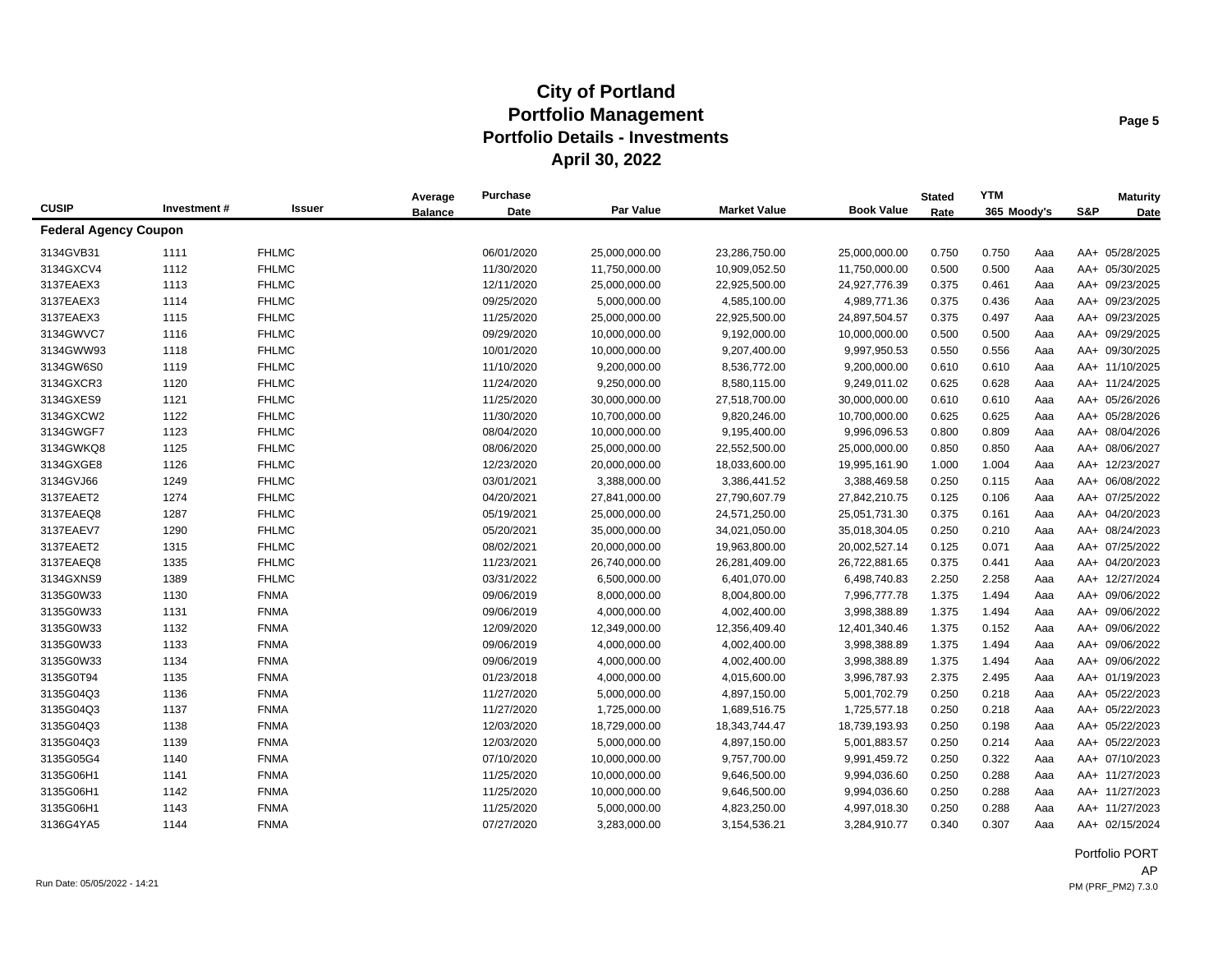|                              |             |                             | Average          | <b>Purchase</b> |                  |                     |                   | <b>Stated</b> | <b>YTM</b>  |     |     | <b>Maturity</b> |
|------------------------------|-------------|-----------------------------|------------------|-----------------|------------------|---------------------|-------------------|---------------|-------------|-----|-----|-----------------|
| <b>CUSIP</b>                 | Investment# | Issuer                      | <b>Balance</b>   | Date            | Par Value        | <b>Market Value</b> | <b>Book Value</b> | Rate          | 365 Moody's |     | S&P | Date            |
| <b>Federal Agency Coupon</b> |             |                             |                  |                 |                  |                     |                   |               |             |     |     |                 |
| 3136G4H22                    | 1145        | <b>FNMA</b>                 |                  | 08/12/2020      | 15,000,000.00    | 14,237,100.00       | 14,995,980.52     | 0.410         | 0.422       | Aaa |     | AA+ 08/12/2024  |
| 3135GAB59                    | 1146        | <b>FNMA</b>                 |                  | 12/17/2020      | 25,000,000.00    | 23,602,750.00       | 25,000,000.00     | 0.420         | 0.420       | Aaa |     | AA+ 09/30/2024  |
| 3135G0W66                    | 1147        | <b>FNMA</b>                 |                  | 10/18/2019      | 5,000,000.00     | 4,854,000.00        | 4,995,793.99      | 1.625         | 1.661       | Aaa |     | AA+ 10/15/2024  |
| 3135G0W66                    | 1148        | <b>FNMA</b>                 |                  | 10/18/2019      | 5,000,000.00     | 4,854,000.00        | 4,995,793.99      | 1.625         | 1.661       | Aaa |     | AA+ 10/15/2024  |
| 3135G03U5                    | 1149        | <b>FNMA</b>                 |                  | 04/24/2020      | 4,000,000.00     | 3,743,600.00        | 3,995,091.75      | 0.625         | 0.667       | Aaa |     | AA+ 04/22/2025  |
| 3135G03U5                    | 1150        | <b>FNMA</b>                 |                  | 04/24/2020      | 4,000,000.00     | 3,743,600.00        | 3,995,091.75      | 0.625         | 0.667       | Aaa |     | AA+ 04/22/2025  |
| 3135G03U5                    | 1151        | <b>FNMA</b>                 |                  | 04/24/2020      | 4,000,000.00     | 3,743,600.00        | 3,995,091.75      | 0.625         | 0.667       | Aaa |     | AA+ 04/22/2025  |
| 3135G03U5                    | 1152        | <b>FNMA</b>                 |                  | 04/24/2020      | 4,000,000.00     | 3,743,600.00        | 3,995,091.75      | 0.625         | 0.667       | Aaa |     | AA+ 04/22/2025  |
| 3135G03U5                    | 1153        | <b>FNMA</b>                 |                  | 04/24/2020      | 4,000,000.00     | 3,743,600.00        | 3,995,091.75      | 0.625         | 0.667       | Aaa |     | AA+ 04/22/2025  |
| 3135G04Z3                    | 1154        | <b>FNMA</b>                 |                  | 06/19/2020      | 15,000,000.00    | 13,908,600.00       | 14,980,554.89     | 0.500         | 0.542       | Aaa |     | AA+ 06/17/2025  |
| 3135G04Z3                    | 1155        | <b>FNMA</b>                 |                  | 06/19/2020      | 5,000,000.00     | 4,636,200.00        | 4,993,518.30      | 0.500         | 0.542       | Aaa |     | AA+ 06/17/2025  |
| 3135G04Z3                    | 1156        | <b>FNMA</b>                 |                  | 06/19/2020      | 5,000,000.00     | 4,636,200.00        | 4,993,518.30      | 0.500         | 0.542       | Aaa |     | AA+ 06/17/2025  |
| 3135G05X7                    | 1158        | <b>FNMA</b>                 |                  | 08/27/2020      | 5,000,000.00     | 4,598,850.00        | 4,984,460.73      | 0.375         | 0.470       | Aaa |     | AA+ 08/25/2025  |
| 3135G05X7                    | 1159        | <b>FNMA</b>                 |                  | 08/27/2020      | 5,000,000.00     | 4,598,850.00        | 4,984,460.73      | 0.375         | 0.470       | Aaa |     | AA+ 08/25/2025  |
| 3135G05X7                    | 1160        | <b>FNMA</b>                 |                  | 08/27/2020      | 5,000,000.00     | 4,598,850.00        | 4,984,460.73      | 0.375         | 0.470       | Aaa |     | AA+ 08/25/2025  |
| 3135G05X7                    | 1161        | <b>FNMA</b>                 |                  | 08/27/2020      | 5,000,000.00     | 4,598,850.00        | 4,984,460.73      | 0.375         | 0.470       | Aaa |     | AA+ 08/25/2025  |
| 3135G06G3                    | 1162        | <b>FNMA</b>                 |                  | 11/12/2020      | 14,000,000.00    | 12,857,040.00       | 13,964,650.74     | 0.500         | 0.573       | Aaa |     | AA+ 11/07/2025  |
| 3135G06G3                    | 1163        | <b>FNMA</b>                 |                  | 11/12/2020      | 5,000,000.00     | 4,591,800.00        | 4,987,375.26      | 0.500         | 0.573       | Aaa |     | AA+ 11/07/2025  |
| 3135G06G3                    | 1164        | <b>FNMA</b>                 |                  | 11/12/2020      | 5,000,000.00     | 4,591,800.00        | 4,987,375.26      | 0.500         | 0.573       | Aaa |     | AA+ 11/07/2025  |
| 3135GA4P3                    | 1165        | <b>FNMA</b>                 |                  | 11/18/2020      | 15,000,000.00    | 13,852,350.00       | 15,000,000.00     | 0.650         | 0.650       | Aaa |     | AA+ 11/18/2025  |
| 3136G4D91                    | 1166        | <b>FNMA</b>                 |                  | 07/30/2020      | 5,000,000.00     | 4,560,350.00        | 5,000,000.00      | 0.750         | 0.750       | Aaa |     | AA+ 07/30/2026  |
| 3136G45U3                    | 1167        | <b>FNMA</b>                 |                  | 10/29/2020      | 7,900,000.00     | 7,113,871.00        | 7,893,929.83      | 0.800         | 0.816       | Aaa |     | AA+ 04/29/2027  |
| 3135G04Z3                    | 1277        | <b>FNMA</b>                 |                  | 04/29/2021      | 25,000,000.00    | 23,181,000.00       | 24,854,028.63     | 0.500         | 0.690       | Aaa |     | AA+ 06/17/2025  |
| 3135G05G4                    | 1293        | <b>FNMA</b>                 |                  | 05/24/2021      | 20,319,000.00    | 19,826,670.63       | 20,333,338.42     | 0.250         | 0.191       | Aaa |     | AA+ 07/10/2023  |
| 3135G05G4                    | 1340        | <b>FNMA</b>                 |                  | 12/06/2021      | 25,000,000.00    | 24,394,250.00       | 24,916,105.84     | 0.250         | 0.533       | Aaa |     | AA+ 07/10/2023  |
| 880591ER9                    | 1168        | <b>TVA</b>                  |                  | 11/27/2020      | 4,311,000.00     | 4,311,603.54        | 4,570,030.28      | 2.875         | 0.324       | Aaa |     | AA+ 09/15/2024  |
| 880591EW8                    | 1169        | <b>TVA</b>                  |                  | 05/11/2020      | 5,000,000.00     | 4,680,050.00        | 4,991,085.48      | 0.750         | 0.810       | Aaa |     | AA+ 05/15/2025  |
| 880591CJ9                    | 1306        | <b>TVA</b>                  |                  | 07/01/2021      | 13,346,000.00    | 14,988,091.84       | 16,089,049.58     | 6.750         | 0.768       | Aaa |     | AA+ 11/01/2025  |
|                              |             | <b>Subtotal and Average</b> | 1,743,220,915.37 |                 | 1,721,650,000.00 | 1,654,945,062.92    | 1,725,920,458.51  |               | 0.609       |     |     |                 |
| <b>Treasury Coupon</b>       |             |                             |                  |                 |                  |                     |                   |               |             |     |     |                 |
| 91282CAN1                    | 1009        | U.S. Treasury               |                  | 12/09/2020      | 25,000,000.00    | 24,878,000.00       | 24,997,750.92     | 0.125         | 0.147       | Aaa |     | AA+ 09/30/2022  |
| 9128284S6                    | 1010        | U.S. Treasury               |                  | 11/18/2019      | 25,000,000.00    | 25,136,750.00       | 25,292,147.36     | 2.750         | 1.634       | Aaa |     | AA+ 05/31/2023  |
| 9128284S6                    | 1011        | U.S. Treasury               |                  | 12/07/2020      | 25,000,000.00    | 25,136,750.00       | 25,693,483.39     | 2.750         | 0.181       | Aaa |     | AA+ 05/31/2023  |
| 912828ZR4                    | 1245        | U.S. Treasury               |                  | 02/25/2021      | 25,000,000.00    | 24,993,000.00       | 25,000,509.51     | 0.125         | 0.100       | Aaa |     | AA+ 05/31/2022  |

Portfolio PORT AP Run Date: 05/05/2022 - 14:21 PM (PRF\_PM2) 7.3.0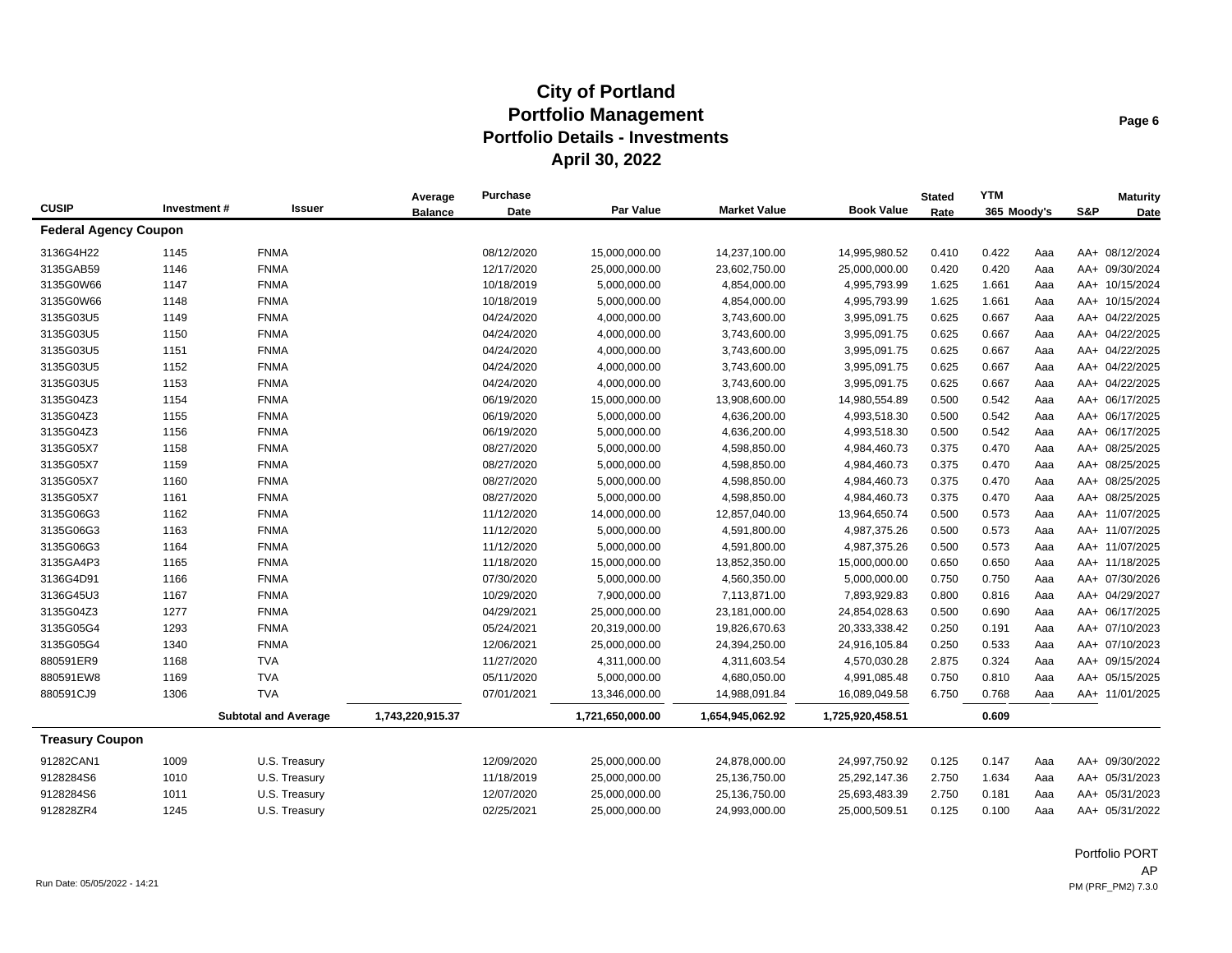|                        |             |                             | Average        | <b>Purchase</b> |                  |                     |                   | <b>Stated</b> | <b>YTM</b>  |     |     | <b>Maturity</b> |
|------------------------|-------------|-----------------------------|----------------|-----------------|------------------|---------------------|-------------------|---------------|-------------|-----|-----|-----------------|
| <b>CUSIP</b>           | Investment# | Issuer                      | <b>Balance</b> | Date            | <b>Par Value</b> | <b>Market Value</b> | <b>Book Value</b> | Rate          | 365 Moody's |     | S&P | Date            |
| <b>Treasury Coupon</b> |             |                             |                |                 |                  |                     |                   |               |             |     |     |                 |
| 912828ZR4              | 1253        | U.S. Treasury               |                | 03/08/2021      | 10,000,000.00    | 9,997,200.00        | 10,000,104.40     | 0.125         | 0.112       | Aaa |     | AA+ 05/31/2022  |
| 9128286G0              | 1262        | U.S. Treasury               |                | 03/19/2021      | 15,000,000.00    | 14,922,600.00       | 15,555,413.26     | 2.375         | 0.341       | Aaa |     | AA+ 02/29/2024  |
| 912828ZX1              | 1266        | U.S. Treasury               |                | 03/26/2021      | 25,000,000.00    | 24,978,000.00       | 25,001,525.22     | 0.125         | 0.088       | Aaa |     | AA+ 06/30/2022  |
| 912828ZX1              | 1267        | U.S. Treasury               |                | 03/26/2021      | 5,000,000.00     | 4,995,600.00        | 5,000,279.62      | 0.125         | 0.091       | Aaa |     | AA+ 06/30/2022  |
| 91282CAN1              | 1271        | U.S. Treasury               |                | 04/16/2021      | 25,000,000.00    | 24,878,000.00       | 25,001,395.09     | 0.125         | 0.112       | Aaa |     | AA+ 09/30/2022  |
| 91282CAR2              | 1273        | U.S. Treasury               |                | 04/19/2021      | 25,000,000.00    | 24,832,000.00       | 24,999,680.87     | 0.125         | 0.128       | Aaa |     | AA+ 10/31/2022  |
| 912828R69              | 1278        | U.S. Treasury               |                | 05/06/2021      | 25,000,000.00    | 24,836,000.00       | 25,391,362.27     | 1.625         | 0.175       | Aaa |     | AA+ 05/31/2023  |
| 91282CBX8              | 1291        | U.S. Treasury               |                | 05/21/2021      | 10,000,000.00    | 9,800,800.00        | 9,997,207.75      | 0.125         | 0.153       | Aaa |     | AA+ 04/30/2023  |
| 912828XT2              | 1296        | U.S. Treasury               |                | 06/08/2021      | 25,000,000.00    | 24,627,000.00       | 25,872,944.55     | 2.000         | 0.315       | Aaa |     | AA+ 05/31/2024  |
| 912828XT2              | 1316        | U.S. Treasury               |                | 08/06/2021      | 25,000,000.00    | 24,627,000.00       | 25,852,941.45     | 2.000         | 0.353       | Aaa |     | AA+ 05/31/2024  |
| 912828XT2              | 1317        | U.S. Treasury               |                | 08/09/2021      | 25,000,000.00    | 24,627,000.00       | 25,842,397.47     | 2.000         | 0.373       | Aaa |     | AA+ 05/31/2024  |
| 91282CAK7              | 1319        | U.S. Treasury               |                | 09/08/2021      | 25,000,000.00    | 24,221,750.00       | 24,966,741.91     | 0.125         | 0.222       | Aaa |     | AA+ 09/15/2023  |
| 91282CAK7              | 1322        | U.S. Treasury               |                | 09/24/2021      | 25,000,000.00    | 24,221,750.00       | 24,955,124.18     | 0.125         | 0.256       | Aaa |     | AA+ 09/15/2023  |
| 912828XT2              | 1325        | U.S. Treasury               |                | 10/01/2021      | 10,000,000.00    | 9,850,800.00        | 10,322,012.30     | 2.000         | 0.444       | Aaa |     | AA+ 05/31/2024  |
| 91282CCX7              | 1326        | U.S. Treasury               |                | 10/14/2021      | 10,000,000.00    | 9,437,900.00        | 9,942,483.31      | 0.375         | 0.620       | Aaa |     | AA+ 09/15/2024  |
| 91282CCX7              | 1327        | U.S. Treasury               |                | 10/25/2021      | 15,000,000.00    | 14,156,850.00       | 14,861,292.61     | 0.375         | 0.769       | Aaa |     | AA+ 09/15/2024  |
| 912828T91              | 1330        | U.S. Treasury               |                | 11/16/2021      | 10,000,000.00    | 9,868,400.00        | 10,163,395.05     | 1.625         | 0.529       | Aaa |     | AA+ 10/31/2023  |
| 912828T91              | 1331        | U.S. Treasury               |                | 11/16/2021      | 10,000,000.00    | 9,868,400.00        | 10,163,994.66     | 1.625         | 0.525       | Aaa |     | AA+ 10/31/2023  |
| 91282CBU4              | 1337        | U.S. Treasury               |                | 11/26/2021      | 25,000,000.00    | 24,563,500.00       | 24,936,762.59     | 0.125         | 0.402       | Aaa |     | AA+ 03/31/2023  |
| 91282CBN0              | 1339        | U.S. Treasury               |                | 12/03/2021      | 30,000,000.00    | 29,545,200.00       | 29,941,867.74     | 0.125         | 0.359       | Aaa |     | AA+ 02/28/2023  |
| 912828XT2              | 1348        | U.S. Treasury               |                | 01/04/2022      | 25,000,000.00    | 24,627,000.00       | 25,573,031.97     | 2.000         | 0.886       | Aaa |     | AA+ 05/31/2024  |
| 91282CBU4              | 1349        | U.S. Treasury               |                | 01/04/2022      | 18,500,000.00    | 18,176,990.00       | 18,434,707.77     | 0.125         | 0.512       | Aaa |     | AA+ 03/31/2023  |
| 912828ZT0              | 1351        | U.S. Treasury               |                | 01/06/2022      | 25,000,000.00    | 23,048,750.00       | 24,293,804.46     | 0.250         | 1.187       | Aaa |     | AA+ 05/31/2025  |
| 91282CAK7              | 1352        | U.S. Treasury               |                | 01/06/2022      | 25,000,000.00    | 24,221,750.00       | 24,775,143.71     | 0.125         | 0.786       | Aaa |     | AA+ 09/15/2023  |
| 91282CAK7              | 1353        | U.S. Treasury               |                | 01/07/2022      | 10,000,000.00    | 9,688,700.00        | 9,908,956.47      | 0.125         | 0.794       | Aaa |     | AA+ 09/15/2023  |
| 9128286R6              | 1355        | U.S. Treasury               |                | 01/11/2022      | 25,000,000.00    | 24,776,500.00       | 25,612,746.47     | 2.250         | 1.007       | Aaa |     | AA+ 04/30/2024  |
| 9128286R6              | 1357        | U.S. Treasury               |                | 01/18/2022      | 25,000,000.00    | 24,776,500.00       | 25,590,509.65     | 2.250         | 1.051       | Aaa |     | AA+ 04/30/2024  |
| 9128286R6              | 1358        | U.S. Treasury               |                | 01/18/2022      | 10,000,000.00    | 9,910,600.00        | 10,233,122.94     | 2.250         | 1.066       | Aaa |     | AA+ 04/30/2024  |
| 91282CCN9              | 1366        | U.S. Treasury               |                | 01/27/2022      | 10,000,000.00    | 9,722,300.00        | 9,903,534.44      | 0.125         | 0.920       | Aaa |     | AA+ 07/21/2023  |
| 912828XT2              | 1379        | U.S. Treasury               |                | 03/21/2022      | 25,000,000.00    | 24,627,000.00       | 24,984,247.15     | 2.000         | 2.031       | Aaa |     | AA+ 05/31/2024  |
| 91282CCN9              | 1388        | U.S. Treasury               |                | 03/31/2022      | 20,000,000.00    | 19,444,600.00       | 19,526,650.94     | 0.125         | 2.095       | Aaa |     | AA+ 07/21/2023  |
| 912828M80              | 1399        | U.S. Treasury               |                | 04/22/2022      | 20,000,000.00    | 20,046,200.00       | 20,062,964.53     | 2.000         | 1.454       | Aaa |     | AA+ 11/30/2022  |
| 912828ZU7              | 1403        | U.S. Treasury               |                | 04/27/2022      | 25,000,000.00    | 24,450,250.00       | 24,478,718.48     | 0.250         | 2.138       | Aaa |     | AA+ 06/15/2023  |
|                        |             | <b>Subtotal and Average</b> | 707,987,435.90 |                 | 738,500,000.00   | 726,517,390.00      | 743,130,956.46    |               | 0.673       |     |     |                 |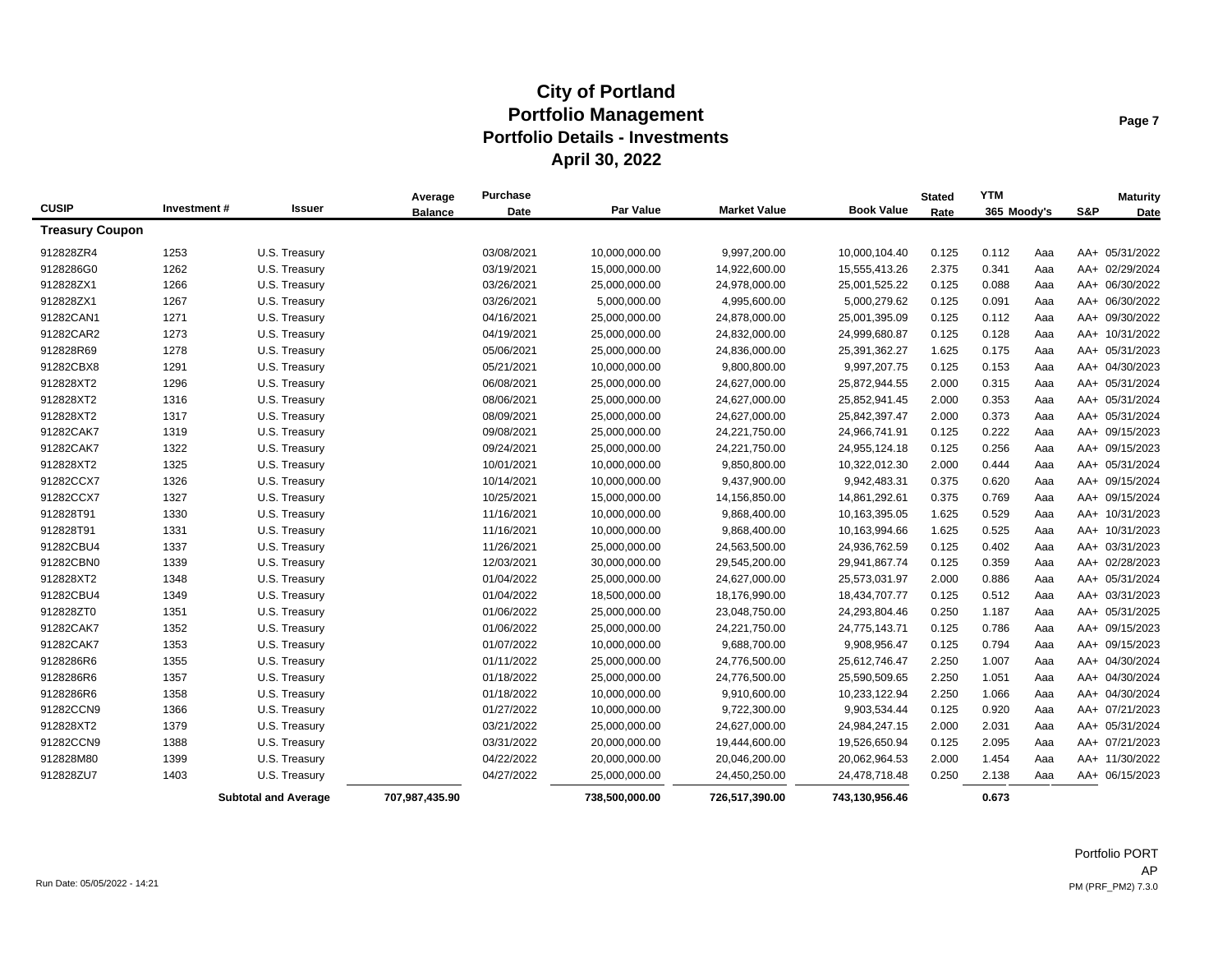| <b>CUSIP</b>                          | Investment# | <b>Issuer</b>               | Average<br><b>Balance</b> | Purchase<br>Date | <b>Par Value</b> | <b>Market Value</b> | <b>Book Value</b> | <b>Stated</b><br>Rate | <b>YTM</b><br>365 Moody's |       | S&P | <b>Maturity</b><br>Date |
|---------------------------------------|-------------|-----------------------------|---------------------------|------------------|------------------|---------------------|-------------------|-----------------------|---------------------------|-------|-----|-------------------------|
| <b>Treasury Discounts</b>             |             |                             |                           |                  |                  |                     |                   |                       |                           |       |     |                         |
| 912796J42                             | 1359        | U.S. Treasury               |                           | 01/19/2022       | 20,000,000.00    | 19,989,000.00       | 19,993,480.78     | 0.255                 | 0.263                     | $P-1$ |     | A-1+ 06/16/2022         |
| 912796V63                             | 1392        | U.S. Treasury               |                           | 04/21/2022       | 20,000,000.00    | 19,877,800.00       | 19,879,838.91     | 1.257                 | 1.301                     | $P-1$ |     | A-1+ 10/20/2022         |
|                                       |             | <b>Subtotal and Average</b> | 26,616,990.86             |                  | 40,000,000.00    | 39,866,800.00       | 39,873,319.69     |                       | 0.780                     |       |     |                         |
| <b>Municipal Bonds</b>                |             |                             |                           |                  |                  |                     |                   |                       |                           |       |     |                         |
| 625506QN3                             | 1230        | County of Multnomah, OR     |                           | 01/28/2021       | 25,000,000.00    | 23,188,750.00       | 25,024,796.59     | 0.500                 | 0.468                     | Aaa   |     | AAA 06/15/2025          |
| 68609TWW4                             | 1171        | State of Oregon             |                           | 10/07/2020       | 3,500,000.00     | 3,307,710.00        | 3,529,912.99      | 0.795                 | 0.450                     | Aa1   |     | AA+ 11/01/2024          |
| 68609TL89                             | 1256        | State of Oregon             |                           | 03/30/2021       | 500,000.00       | 467,135.00          | 500,000.00        | 0.874                 | 0.874                     | Aa1   |     | AA+ 05/01/2025          |
| 68609TL71                             | 1257        | State of Oregon             |                           | 03/30/2021       | 500,000.00       | 475,400.00          | 500,000.00        | 0.434                 | 0.434                     | Aa1   |     | AA+ 05/01/2024          |
| 68609TL63                             | 1258        | State of Oregon             |                           | 03/30/2021       | 650,000.00       | 636,551.50          | 650,000.00        | 0.201                 | 0.201                     | Aa1   |     | AA+ 05/01/2023          |
| 68609TN53                             | 1259        | State of Oregon             |                           | 03/30/2021       | 2,450,000.00     | 2,401,196.00        | 2,450,000.00      | 0.201                 | 0.201                     | Aa1   |     | AA+ 05/01/2023          |
| 68609TN61                             | 1260        | State of Oregon             |                           | 03/30/2021       | 1,525,000.00     | 1,452,242.25        | 1,525,000.00      | 0.434                 | 0.434                     | Aa1   |     | AA+ 05/01/2024          |
| 68609TN79                             | 1261        | State of Oregon             |                           | 03/30/2021       | 1,220,000.00     | 1,144,140.40        | 1,220,000.00      | 0.874                 | 0.874                     | Aa1   |     | AA+ 05/01/2025          |
| 68609TWD6                             | 1276        | State of Oregon             |                           | 04/27/2021       | 2,000,000.00     | 1,869,740.00        | 2,015,706.37      | 0.895                 | 0.629                     | Aa1   |     | AA+ 05/01/2025          |
| 686053CP2                             | 1336        | Oregon School Boards Assc   |                           | 11/26/2021       | 11,250,000.00    | 11,817,562.50       | 12,358,042.01     | 5.630                 | 1.006                     | Aa2   |     | AA 06/30/2024           |
| 73474TAM2                             | 1270        | Port of Morrow Trans Rev    |                           | 04/15/2021       | 1,000,000.00     | 1,000,750.00        | 1,005,129.03      | 1.809                 | 0.266                     | Aa2   |     | 09/01/2022              |
|                                       |             | <b>Subtotal and Average</b> | 50,800,831.43             |                  | 49.595.000.00    | 47,761,177.65       | 50,778,586.99     |                       | 0.596                     |       |     |                         |
| <b>Treasury &amp; Agency Variable</b> |             |                             |                           |                  |                  |                     |                   |                       |                           |       |     |                         |
| 3132X0CL3                             | 1187        | <b>FAMCA</b>                |                           | 09/13/2018       | 2,250,000.00     | 2,251,867.50        | 2,250,000.00      | 0.363                 | 1.173                     |       |     | 10/13/2022              |
| 3133EKMB9                             | 1200        | <b>FFCB</b>                 |                           | 05/20/2019       | 7,000,000.00     | 7,001,260.00        | 7,000,000.00      | 0.440                 | 1.060                     | Aaa   |     | AA+ 05/20/2022          |
| 3133EKMB9                             | 1201        | <b>FFCB</b>                 |                           | 05/20/2019       | 6,000,000.00     | 6,001,080.00        | 6,000,000.00      | 0.440                 | 1.060                     | Aaa   |     | AA+ 05/20/2022          |
| 3133EKMB9                             | 1202        | <b>FFCB</b>                 |                           | 05/20/2019       | 6,000,000.00     | 6,001,080.00        | 6,000,000.00      | 0.440                 | 1.060                     | Aaa   |     | AA+ 05/20/2022          |
| 3133EKMB9                             | 1203        | <b>FFCB</b>                 |                           | 05/20/2019       | 6,000,000.00     | 6,001,080.00        | 6,000,000.00      | 0.440                 | 1.060                     | Aaa   |     | AA+ 05/20/2022          |
| 3133EKJ56                             | 1204        | <b>FFCB</b>                 |                           | 08/30/2019       | 10,000,000.00    | 10,010,600.00       | 10,000,000.00     | 0.400                 | 0.828                     | Aaa   |     | AA+ 08/30/2022          |
| 3133EKJ56                             | 1205        | <b>FFCB</b>                 |                           | 01/31/2020       | 20,000,000.00    | 20,021,200.00       | 20,009,166.20     | 0.400                 | 0.550                     | Aaa   |     | AA+ 08/30/2022          |
| 3133EMAW2                             | 1206        | <b>FFCB</b>                 |                           | 09/25/2020       | 10,000,000.00    | 10,003,800.00       | 9,999,800.82      | 0.180                 | 0.188                     | Aaa   |     | AA+ 09/23/2022          |
| 3133EK6V3                             | 1207        | <b>FFCB</b>                 |                           | 05/01/2020       | 4,900,000.00     | 4,907,154.00        | 4,898,201.15      | 0.360                 | 0.457                     | Aaa   |     | AA+ 11/07/2022          |
| 3133EK6W1                             | 1208        | <b>FFCB</b>                 |                           | 11/07/2019       | 5,000,000.00     | 5,013,650.00        | 5,000,000.00      | 0.660                 | 0.845                     | Aaa   |     | AA+ 11/07/2022          |
| 3133EK6W1                             | 1209        | <b>FFCB</b>                 |                           | 11/07/2019       | 8,000,000.00     | 8,021,840.00        | 8,000,000.00      | 0.660                 | 0.845                     | Aaa   |     | AA+ 11/07/2022          |
| 3133EMQF2                             | 1239        | <b>FFCB</b>                 |                           | 02/09/2021       | 25,000,000.00    | 25,000,500.00       | 25,000,000.00     | 0.075                 | 0.067                     | Aaa   |     | AA+ 06/08/2022          |
|                                       |             | <b>Subtotal and Average</b> | 144,325,564.81            |                  | 110.150.000.00   | 110.235.111.50      | 110.157.168.17    |                       | 0.592                     |       |     |                         |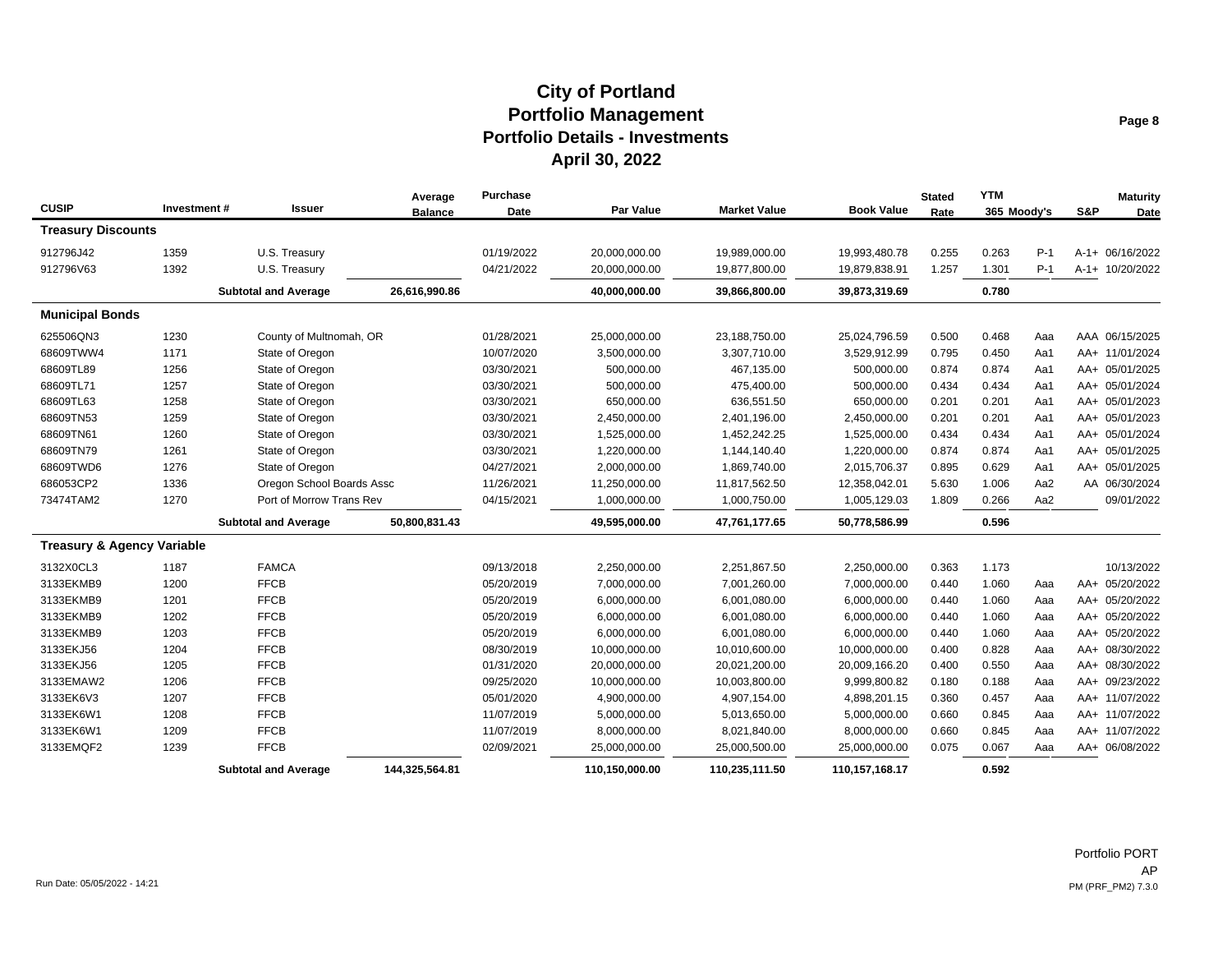|                           |             |                             | Average          | Purchase   |                  |                     |                   | <b>Stated</b> | <b>YTM</b>  |    |     | <b>Maturity</b> |
|---------------------------|-------------|-----------------------------|------------------|------------|------------------|---------------------|-------------------|---------------|-------------|----|-----|-----------------|
| <b>CUSIP</b>              | Investment# | Issuer                      | <b>Balance</b>   | Date       | <b>Par Value</b> | <b>Market Value</b> | <b>Book Value</b> | Rate          | 365 Moodv's |    | S&P | Date            |
| <b>Corporate Variable</b> |             |                             |                  |            |                  |                     |                   |               |             |    |     |                 |
| 857477BC6                 | 1396        | <b>State Street</b>         |                  | 04/22/2022 | 11,905,000.00    | 12,007,025.85       | 12.042.269.63     | 3.776         | 3.072       | A1 |     | A 12/03/2024    |
| 857477BC6                 | 1397        | <b>State Street</b>         |                  | 04/22/2022 | 3,707,000.00     | 3,738,768.99        | 3,749,743.26      | 3.776         | 3.072       | Α1 |     | A 12/03/2024    |
|                           |             | <b>Subtotal and Average</b> | 4.737.831.97     |            | 15.612.000.00    | 15.745.794.84       | 15.792.012.89     |               | 3.072       |    |     |                 |
|                           |             | <b>Total and Average</b>    | 3,058,679,719.91 |            | 3,054,999,939.92 | 2,972,764,229.62    | 3,066,884,362.40  |               | 0.756       |    |     |                 |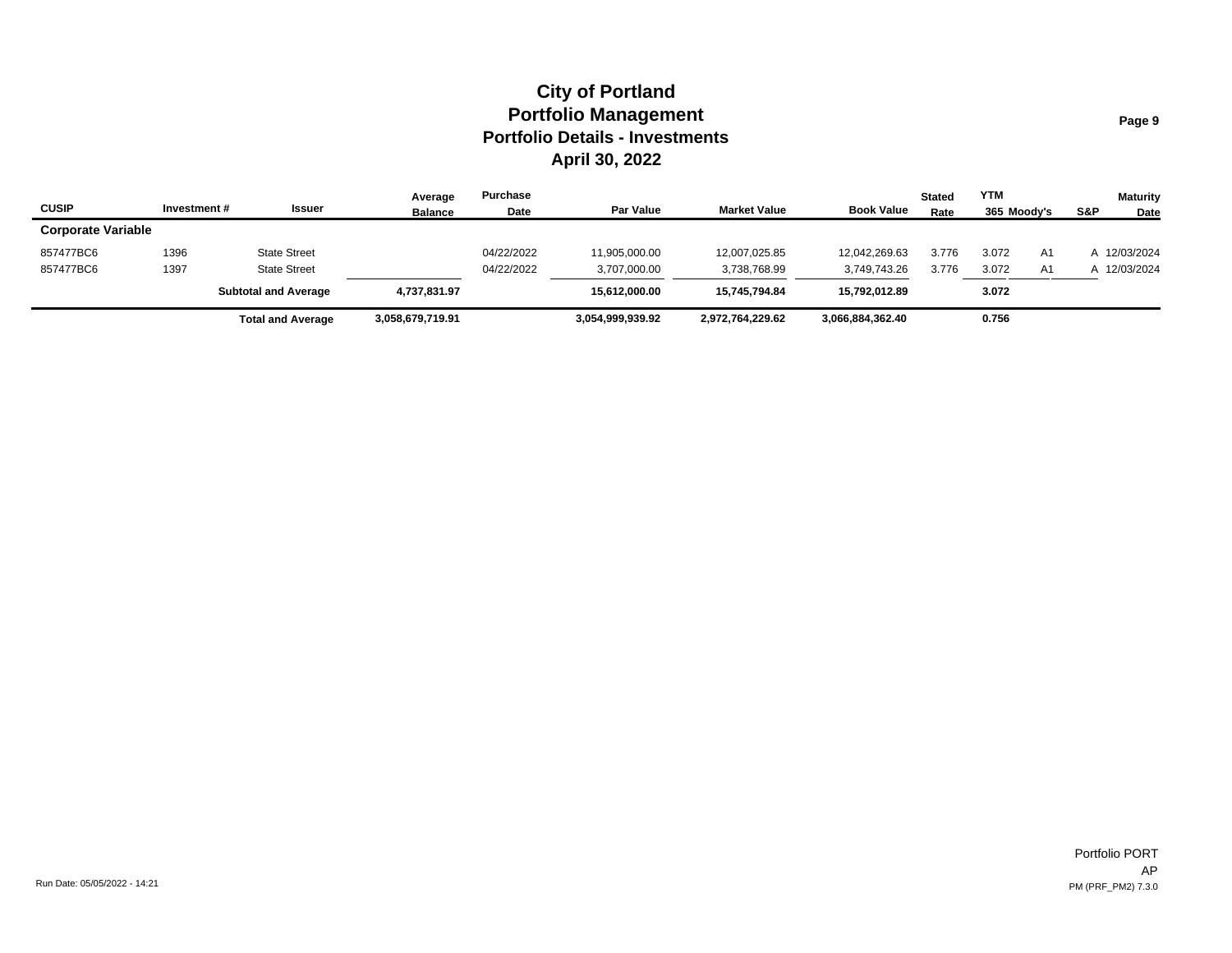|                                |             |                                   | Average          | Purchase |                  |                     |                   | <b>Stated</b> | <b>YTM</b>  |     |
|--------------------------------|-------------|-----------------------------------|------------------|----------|------------------|---------------------|-------------------|---------------|-------------|-----|
| <b>CUSIP</b>                   | Investment# | Issuer                            | <b>Balance</b>   | Date     | <b>Par Value</b> | <b>Market Value</b> | <b>Book Value</b> | Rate          | 365 Moodv's | S&P |
| <b>Demand Deposit Accounts</b> |             |                                   |                  |          |                  |                     |                   |               |             |     |
| SYS1225                        | 1225        | Key Bank                          |                  |          | 40,106.52        | 40,106.52           | 40,106.52         | 0.500         | 0.500       |     |
| SYS1227                        | 1227        | <b>US Bank</b>                    |                  |          | 549,801.42       | 549,801.42          | 549,801.42        | 0.160         | 0.160       |     |
| SYS1226                        | 1226        | Wells Fargo                       |                  |          | 106.256.760.35   | 106,256,760.35      | 106,256,760.35    | 0.100         | 0.100       |     |
|                                |             | <b>Average Balance</b>            | 0.00             |          |                  |                     |                   |               |             |     |
|                                |             | <b>Total Cash and Investments</b> | 3,058,679,719.91 |          | 3,161,846,608.21 | 3,079,610,897.91    | 3,173,731,030.69  |               | 0.756       |     |